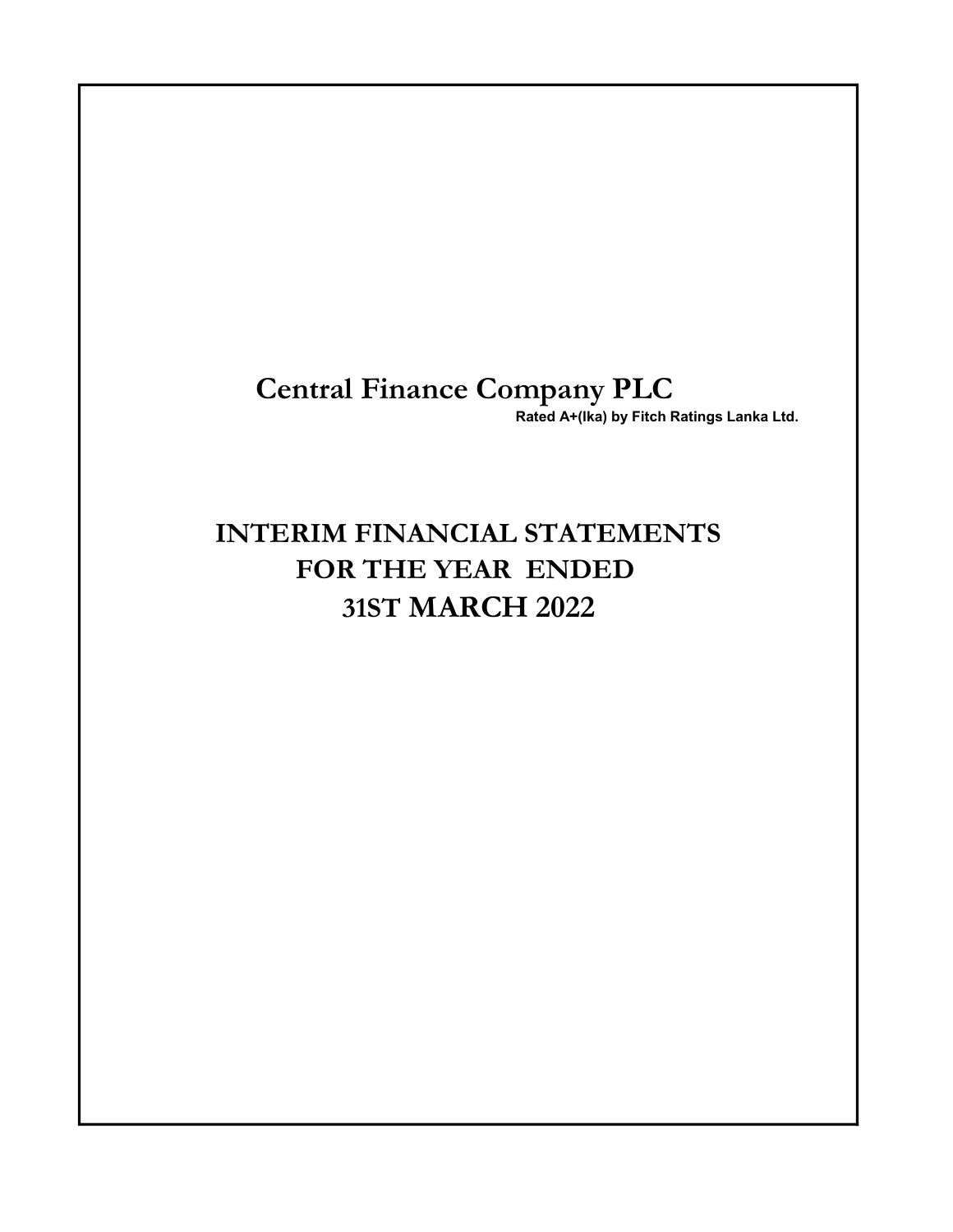# CENTRAL FINANCE COMPANY PLC

| <b>CONSOLIDATED INCOME STATEMENT</b>                                                                                                         | Group                      |                             |                        | Company                    |                             |                        |
|----------------------------------------------------------------------------------------------------------------------------------------------|----------------------------|-----------------------------|------------------------|----------------------------|-----------------------------|------------------------|
| For the year ended 31st March                                                                                                                | 2022                       | 2021                        |                        | 2022                       | 2021                        |                        |
|                                                                                                                                              | <b>Unaudited</b>           | Audited                     | Increase<br>(decrease) | <b>Unaudited</b>           | Audited                     | Increase<br>(decrease) |
|                                                                                                                                              |                            |                             |                        |                            |                             |                        |
|                                                                                                                                              | <b>Rs.'000</b>             | Rs.'000                     | %                      | <b>Rs.'000</b>             | Rs.'000                     | %                      |
| Income                                                                                                                                       | 24,580,234                 | 23,994,266                  | 2.44                   | 17,500,569                 | 19,406,200                  | (9.82)                 |
| Interest income                                                                                                                              | 14,219,402                 | 16,604,313                  | (14.36)                | 14,163,102                 | 16,546,553                  | (14.40)                |
| Interest expenses<br>Net interest income                                                                                                     | (3,782,899)<br>10,436,503  | (6, 150, 191)<br>10,454,122 | (38.49)<br>(0.17)      | (3,819,396)<br>10,343,706  | (6, 194, 811)<br>10,351,742 | (38.35)<br>(0.08)      |
| Net income from financial instruments at FVTPL                                                                                               | 678,734                    | 1.094.480                   | (37.99)                | 599,436                    | 1,030,158                   |                        |
| Net other revenue                                                                                                                            | 1,766,920                  | 1,228,227                   | 43.86                  |                            |                             | (41.81)                |
| Operating lease income                                                                                                                       | 1,055,079                  | 1,015,166                   | 3.93                   | 1,058,806                  | 1,019,196                   | 3.89                   |
| Other income<br>Total operating income                                                                                                       | 1,466,942<br>15,404,178    | 652,279<br>14,444,274       | 124.89<br>6.65         | 1,679,225<br>13,681,173    | 810,293<br>13,211,389       | 107.24<br>3.56         |
|                                                                                                                                              |                            |                             |                        |                            |                             |                        |
| Impairment (charge) /reversal and other credit losses<br><b>Net Operating Income</b>                                                         | (286, 966)<br>15,117,212   | (3,270,465)<br>11,173,809   | (91.23)<br>35.29       | (273,087)<br>13,408,086    | (3,256,083)<br>9,955,306    | (91.61)<br>34.68       |
| Operating expenses                                                                                                                           |                            |                             |                        |                            |                             |                        |
| Personnel expenses                                                                                                                           | (2,705,000)                | (2, 267, 499)               | 19.29                  | (2,359,720)                | (1,947,029)                 | 21.20                  |
| Premises, equipment, establishment and other expenses                                                                                        | (2,851,961)                | (2,307,864)                 | 23.58                  | (2, 281, 091)              | (2, 129, 852)               | 7.10                   |
|                                                                                                                                              | (5,556,961)                | (4, 575, 363)               | 21.45                  | (4,640,811)                | (4,076,881)                 | 13.83                  |
| Operating profits before share of profit of equity accounted investee                                                                        | 9,560,251                  | 6,598,446                   | 44.89                  | 8,767,275                  | 5,878,425                   | 49.14                  |
| Share of profit of equity accounted investee, net of tax                                                                                     | 1,388,131                  | 1,069,144                   | 29.84                  |                            |                             |                        |
| Operating profit before taxes on financial services                                                                                          | 10,948,382                 | 7,667,590                   | 42.79                  | 8,767,275                  | 5,878,425                   | 49.14                  |
| Taxes on financial services                                                                                                                  | (1, 298, 900)              | (863, 462)                  | 50.43                  | (1, 298, 900)              | (863, 462)                  | 50.43                  |
| Profit before tax<br>Income tax expense                                                                                                      | 9,649,482<br>(2, 373, 343) | 6,804,128<br>(1,024,160)    | 41.82<br>131.74        | 7,468,375<br>(2, 112, 956) | 5,014,963                   | 48.92                  |
| Profit for the year                                                                                                                          | 7,276,139                  | 5,779,968                   | 25.89                  | 5,355,419                  | (878, 992)<br>4,135,971     | 140.38<br>29.48        |
|                                                                                                                                              |                            |                             |                        |                            |                             |                        |
| Profit attributable to:<br>Equity holders of the parent                                                                                      | 7,002,787                  | 5,544,132                   | 26.31                  | 5,355,419                  | 4,135,971                   | 29.48                  |
| Non-controlling interest                                                                                                                     | 273,352                    | 235,836                     | 15.91                  |                            |                             |                        |
| Profit for the year                                                                                                                          | 7,276,139                  | 5,779,968                   | 25.89                  | 5,355,419                  | 4,135,971                   | 29.48                  |
| Basic and diluted earnings per share -Rs.                                                                                                    |                            |                             |                        |                            |                             |                        |
| The annexed notes form an integral part of these interim financial statements.                                                               |                            |                             |                        |                            |                             |                        |
| <b>CENTRAL FINANCE COMPANY PLC</b><br><b>CONSOLIDATED STATEMENT OF PROFIT OR LOSS AND OTHER COMPREHENSIVE INCOME</b>                         |                            |                             |                        |                            |                             |                        |
| For the year ended 31st March                                                                                                                | Group<br>2022              | 2021                        |                        | Company<br>2022            | 2021                        |                        |
|                                                                                                                                              | <b>Unaudited</b>           | Audited                     | Increase               | Unaudited                  | Audited                     | Increase               |
|                                                                                                                                              |                            |                             | (decrease)             |                            |                             | (decrease)             |
|                                                                                                                                              | <b>Rs.'000</b>             | Rs.'000                     | %                      | <b>Rs.'000</b>             | Rs.'000                     | %                      |
| Profit for the year                                                                                                                          | 7,276,139                  | 5,779,968                   | 25.89                  | 5,355,419                  | 4,135,971                   | 29.48                  |
| Other comprehensive income/(expense) to be reclassified to income statement                                                                  |                            |                             |                        |                            |                             |                        |
|                                                                                                                                              |                            |                             |                        |                            |                             |                        |
| Fair value gain/(loss) on debt securities at fair value through other comprehensive income<br>Share of equity accounted investee, net of tax | (426, 030)                 | (84, 229)                   | (405.80)               |                            |                             |                        |
|                                                                                                                                              |                            |                             |                        |                            |                             |                        |
| Total other comprehensive income/(expense) to be reclassified to income statement                                                            | (426, 030)                 | (84, 229)                   | (405.80)               | $\blacksquare$             | $\overline{\phantom{a}}$    | $\sim$                 |
|                                                                                                                                              |                            |                             |                        |                            |                             |                        |
| Other comprehensive income/(expense) not to be reclassified to income statement<br>Actuarial gains / (losses) on defined benefit plans       | 8,883                      | (15, 303)                   | 158.05                 | (4, 228)                   | (6, 350)                    | 33.42                  |
| Tax effect                                                                                                                                   | (1, 514)                   | 3,305                       | (145.81)               | 1,015                      | 1,524                       | (33.40)                |
| Share of equity accounted investee, net of tax                                                                                               | 7,369<br>1,048             | (11,998)<br>(9, 462)        | 161.42<br>111.08       | (3, 213)                   | (4,826)                     | 33.42<br>$\sim$        |
|                                                                                                                                              |                            |                             |                        |                            |                             |                        |
| Revaluation of land & buildings                                                                                                              |                            |                             |                        |                            |                             |                        |
| Gain on revaluation of land & buildings<br>Share of profit of equity accounted investee, net of tax                                          | 38,532                     | 5,283                       | 629.31                 |                            |                             |                        |
| Deferred tax impact on revaluation reserve due to change of income tax rate                                                                  |                            | 328,748                     |                        | $\blacksquare$             | 186,792                     | $\overline{a}$         |
| Total other comprehensive income/(expense) not to be reclassified to income statement                                                        | 46,949                     | 312,571                     | (84.98)                | (3, 213)                   | 181,966                     | (101.77)               |
|                                                                                                                                              |                            |                             |                        |                            |                             |                        |
| Other comprehensive income/(expense) for the year(net of tax)                                                                                | (379, 081)                 | 228,342                     | (266.01)               | (3, 213)                   | 181,966                     | (101.77)               |
| Total comprehensive income for the year                                                                                                      | 6,897,058                  | 6,008,310                   | 14.79                  | 5,352,206                  | 4,317,937                   | 23.95                  |
| Total comprehensive income Attributable to:                                                                                                  |                            |                             |                        |                            |                             |                        |
| Equity holders of the parent                                                                                                                 | 6,619,783                  | 5,726,520                   | 15.60                  | 5,352,206                  | 4,317,937                   | 23.95                  |
| Non-controlling interest<br>Total comprehensive income for the year                                                                          | 277,275<br>6,897,058       | 281,790<br>6,008,310        | (1.60)<br>14.79        | 5,352,206                  | 4,317,937                   | 23.95                  |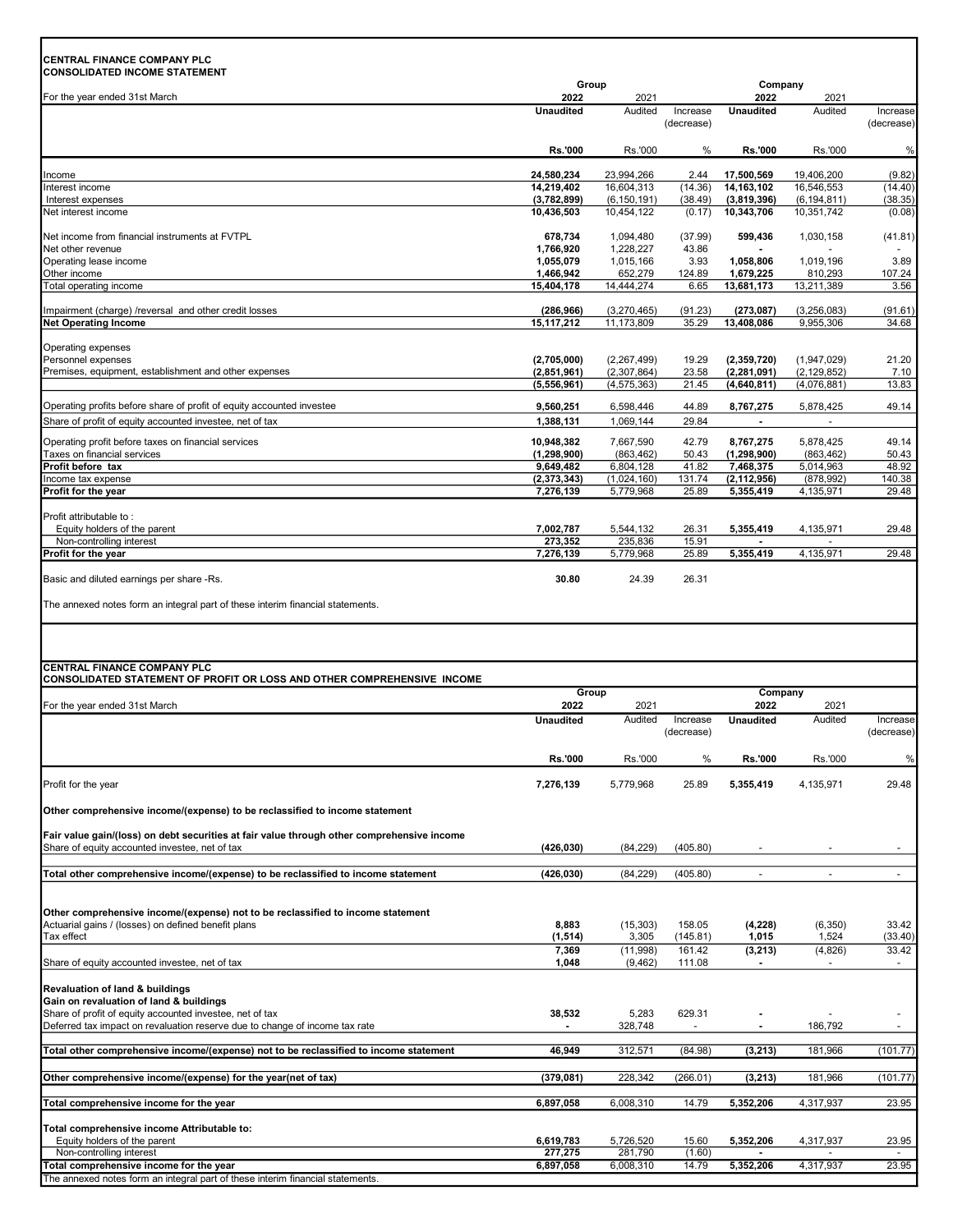| CENTRAL FINANCE COMPANY PLC<br><b>CONSOLIDATED INCOME STATEMENT</b>                                                                     |                          |                         |                        |                          |                         |                          |
|-----------------------------------------------------------------------------------------------------------------------------------------|--------------------------|-------------------------|------------------------|--------------------------|-------------------------|--------------------------|
|                                                                                                                                         | Group                    |                         |                        |                          | Company                 |                          |
| For the three months ended 31st March                                                                                                   | 2022<br><b>Unaudited</b> | 2021<br>Unaudited       | Increase<br>(decrease) | 2022<br><b>Unaudited</b> | 2021<br>Unaudited       | Increase<br>(decrease)   |
|                                                                                                                                         | <b>Rs.'000</b>           | Rs.'000                 | %                      | Rs.'000                  | Rs.'000                 | %                        |
| Income                                                                                                                                  | 6,429,110                | 6,080,379               | 5.74                   | 4,800,742                | 4,764,092               | 0.77                     |
| Interest income                                                                                                                         | 3,941,958                | 3,785,915               | 4.12                   | 3,932,851                | 3,786,363               | 3.87                     |
| Interest expenses                                                                                                                       | (936, 753)               | (1,364,078)             | (31.33)                | (945, 925)               | (1, 374, 379)           | (31.17)                  |
| Net interest income                                                                                                                     | 3,005,205                | 2,421,837               | 24.09                  | 2,986,926                | 2,411,984               | 23.84                    |
| Net income from financial instruments at FVTPL                                                                                          | (127, 059)               | 414,567                 | (130.65)               | 9,185                    | 388,104                 | (97.63)                  |
| Net other revenue                                                                                                                       | 546,433                  | 326,652                 | 67.28                  |                          |                         |                          |
| Operating lease income                                                                                                                  | 270,479                  | 259,519                 | 4.22                   | 271,402                  | 260,441                 | 4.21                     |
| Other income                                                                                                                            | 450,157                  | 251,104                 | 79.27                  | 587,304                  | 329,184                 | 78.41                    |
| Total operating income                                                                                                                  | 4,145,215                | 3,673,679               | 12.84                  | 3,854,817                | 3,389,713               | 13.72                    |
| Impairment (charge) /reversal and other credit losses                                                                                   | (500, 455)               | 455,398                 | (209.89)               | (497, 487)               | 455,372                 | (209.25)                 |
| Net operating income                                                                                                                    | 3,644,760                | 4,129,077               | (11.73)                | 3,357,330                | 3,845,085               | (12.69)                  |
| Less Operating expenses                                                                                                                 |                          |                         |                        |                          |                         |                          |
| Personnel expenses                                                                                                                      | (777, 713)               | (678, 421)              | 14.64                  | (698, 585)               | (587, 504)              | 18.91                    |
| Premises, equipment , establishment and other expenses                                                                                  | (1, 102, 159)            | (723, 507)              | 52.34                  | (702, 620)               | (665, 341)              | 5.60                     |
|                                                                                                                                         | (1,879,872)              | (1,401,928)             | 34.09                  | (1,401,205)              | (1, 252, 845)           | 11.84                    |
| Operating profits before share of profit of equity accounted investee                                                                   | 1,764,888                | 2,727,149               | (35.28)                | 1,956,125                | 2,592,240               | (24.54)                  |
|                                                                                                                                         |                          |                         |                        |                          |                         |                          |
| Share of profit of equity accounted investee, net of tax                                                                                | 354,744                  | 389,884                 | (9.01)                 |                          |                         | $\overline{\phantom{a}}$ |
| Operating profit before taxes on financial services                                                                                     | 2,119,632                | 3,117,033               | (32.00)                | 1,956,125                | 2,592,240               | (24.54)                  |
| Taxes on financial services<br>Profit before tax                                                                                        | (342, 606)<br>1,777,026  | (357, 273)<br>2,759,760 | (4.11)<br>(35.61)      | (342, 606)<br>1,613,519  | (357, 273)<br>2,234,967 | (4.11)<br>(27.81)        |
| Income tax expense                                                                                                                      | (485, 571)               | (225, 794)              | 115.05                 | (433,580)                | (201, 592)              | 115.08                   |
| Profit for the period                                                                                                                   | 1,291,455                | 2,533,966               | (49.03)                | 1,179,939                | 2,033,375               | (41.97)                  |
| Profit attributable to:                                                                                                                 |                          |                         |                        |                          |                         |                          |
| Equity holders of the parent                                                                                                            | 1,331,084                | 2,467,852               | (46.06)                | 1,179,939                | 2,033,375               | (41.97)                  |
| Non-controlling interest                                                                                                                | (39, 629)                | 66,114                  | (159.94)               |                          |                         |                          |
| Net profit for the period                                                                                                               | 1,291,455                | 2,533,966               | (49.03)                | 1,179,939                | 2,033,375               | (41.97)                  |
| Basic and diluted earnings per share - Rs.                                                                                              | 5.85                     | 10.85                   | (46.06)                |                          |                         |                          |
| The annexed notes form an integral part of these interim financial statements                                                           |                          |                         |                        |                          |                         |                          |
|                                                                                                                                         |                          |                         |                        |                          |                         |                          |
|                                                                                                                                         |                          |                         |                        |                          |                         |                          |
| CENTRAL FINANCE COMPANY PLC<br>CONSOLIDATED STATEMENT OF PROFIT OR LOSS AND OTHER COMPREHENSIVE INCOME                                  |                          |                         |                        |                          |                         |                          |
|                                                                                                                                         | Group                    |                         |                        |                          |                         |                          |
| For the three months ended 31st March                                                                                                   |                          |                         |                        |                          | Company                 |                          |
|                                                                                                                                         | 2022                     | 2021                    | Increase               | 2022                     | 2021                    | Increase                 |
|                                                                                                                                         | <b>Unaudited</b>         | Unaudited               | (decrease)             | <b>Unaudited</b>         | Unaudited               | (decrease)               |
|                                                                                                                                         | <b>Rs.'000</b>           | Rs.'000                 | %                      | Rs.'000                  | Rs.'000                 | %                        |
|                                                                                                                                         |                          |                         |                        |                          |                         |                          |
|                                                                                                                                         | 1,291,455                | 2,533,966               | (49.03)                | 1,179,939                | 2,033,375               | (41.97)                  |
| Profit for the period<br>Other comprehensive income/(expense) to be reclassified to income statement                                    |                          |                         |                        |                          |                         |                          |
|                                                                                                                                         |                          |                         |                        |                          |                         |                          |
| Fair value gain/(loss) on debt securities at fair value through other comprehensive income                                              | (286, 262)               | (110, 970)              | (157.96)               |                          |                         |                          |
| Share of equity accounted investee, net of tax                                                                                          |                          |                         |                        |                          |                         |                          |
| Total other comprehensive income/(expense) to be reclassified to income statement                                                       | (286, 262)               | (110, 970)              | (157.96)               | $\blacksquare$           | $\blacksquare$          | $\blacksquare$           |
|                                                                                                                                         |                          |                         |                        |                          |                         |                          |
| Other comprehensive income/(expense) not to be reclassified to income statement                                                         |                          |                         |                        |                          |                         |                          |
| Actuarial gains / (losses) on defined benefit plans<br>Tax effect                                                                       | 8,883<br>(1, 514)        | (15, 303)<br>3,305      | 158.05<br>(145.81)     | (4,228)<br>1,015         | (6, 350)<br>1,524       | 33.42<br>(33.40)         |
|                                                                                                                                         | 7,369                    | (11,998)                | 161.42                 | (3, 213)                 | (4,826)                 | 33.42                    |
| Share of equity accounted investee, net of tax                                                                                          | 629                      | (3, 146)                | 119.99                 |                          |                         | $\overline{\phantom{a}}$ |
|                                                                                                                                         |                          |                         |                        |                          |                         |                          |
| Revaluation of land & buildings<br>Gain on revaluation of land & buildings                                                              |                          |                         |                        |                          |                         |                          |
|                                                                                                                                         | 38,532                   | 5,283                   | 629.36                 |                          |                         |                          |
| Share of profit of equity accounted investee, net of tax<br>Deferred tax impact on revaluation reserve due to change of income tax rate |                          | 328,748                 |                        |                          | 186,792                 | $\overline{\phantom{a}}$ |
| Total other comprehensive income/(expense) not to be reclassified to income statement                                                   | 46,530                   | 318,887                 | (85.41)                | (3, 213)                 | 181,966                 | (101.77)                 |
| Other comprehensive income for the period (net of tax)                                                                                  | (239, 732)               |                         |                        |                          | 181,966                 |                          |
|                                                                                                                                         |                          | 207,917                 | (215.30)               | (3, 213)                 |                         |                          |
| Total comprehensive income for the period                                                                                               | 1,051,723                | 2,741,883               | (61.64)                | 1,176,726                | 2,215,341               | (46.88)                  |
| Total comprehensive income Attributable to:                                                                                             |                          |                         |                        |                          |                         |                          |
| Equity holders of the parent                                                                                                            | 1,087,429                | 2,629,815               | (58.65)                | 1,176,726                | 2,215,341               | (101.77)<br>(46.88)      |
| Non-controlling interest                                                                                                                | (35, 706)                | 112,068                 | (131.86)               |                          |                         |                          |
| Total comprehensive income for the period                                                                                               | 1,051,723                | 2,741,883               | (61.64)                | 1,176,726                | 2,215,341               | (46.88)                  |
| The annexed notes form an integral part of these interim financial statements.                                                          |                          |                         |                        |                          |                         |                          |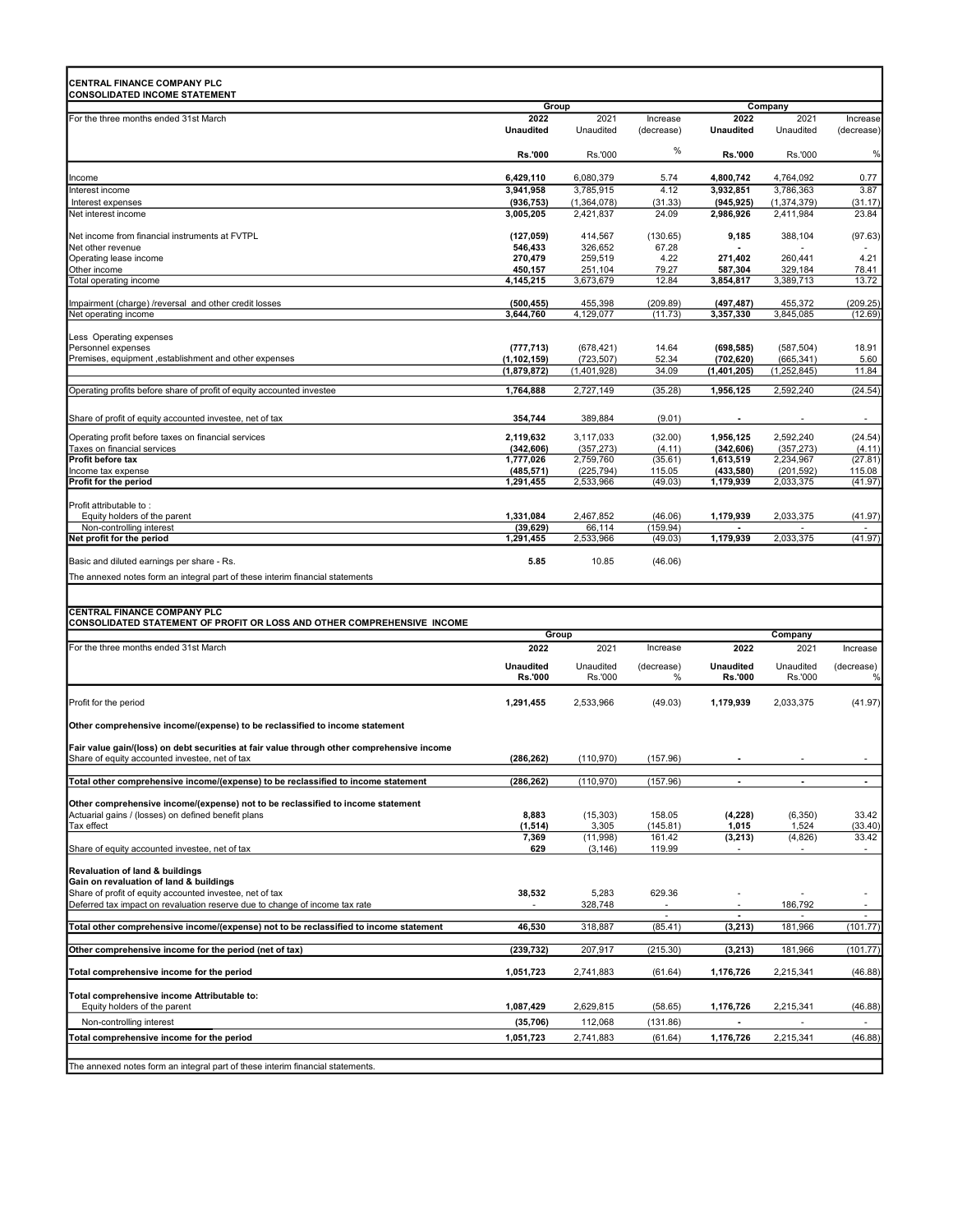## CENTRAL FINANCE COMPANY PLC

STATEMENT OF FINANCIAL POSITION As at 31.03.2022 31.03.2021 31.03.2022 31.03.2021 Unaudited Audited Unaudited Audited Rs.'000 Rs.'000 Rs.'000 Rs.'000 **ASSETS** Cash and cash equivalents 1,199,681 988,137 697,234 930,383 Fair value through profit or loss financial assets 1,655,884 15,665,884 15,669,893 968,093 14,299,981 15,609,893<br>Securities bought under repurchase agreements 1,655,000 1,655,884 5,201,821 4,378,520 5,201,821 4,378,520 Securities bought under repurchase agreements 6.201,821 5,201,821 4,378,520 5,201,821 4,378,520<br>Financial assets at amortised cost- Debt and other financial instruments 6.22,310,336 4,473,794 20,933,341 4,226,850 Financial assets at amortised cost- Debt and other financial instruments Financial assets at amortised cost- Loans and receivables from customers **4,724,669** 3,405,974 4,727,838 3,413,453<br>Financial assets at amortised cost- Net investment in leases and hire purchase 53.901.589 61.108.561 53.901 Financial assets at amortised cost- Net investment in leases and hire purchase 53,901,589 61,108,561 53,901,589 61,108,561 Trade receivables 1,077,716 - 1,077,716 - 1,077,716 - 1,077,716 - 1,077,716 Investments in subsidiaries - 333,614 306,481<br>Investments in equity accounted investees - - - - 3.221.337 3.221.337 3.276.910 1.538.020 1.454.646 Investments in equity accounted investees Inventories and other stocks 1,626,322 1,380,216 54,436 48,724 Investment properties 10.056.995<br>
Property, plant and equipment 12.433,600 303,800 303,800 303,800 303,800 303,800 303,800 303,800 303,800 303,<br>
Property, plant and equipment 12.433,609 303,800 303,800 303,800 303,800 303, Property, plant and equipment 12,433,609 12,308,748 10,082,958 10,056,995 Right of use assets 457,818 457,818 439,173 559,516 574,707 Intangible assets 85,792 100,774 84,809 100,280  $C$ urrent tax assets  $\sim$  -  $\sim$  -  $\sim$  -  $\sim$  -  $\sim$   $\sim$  -  $\sim$   $\sim$  -  $\sim$   $\sim$  -  $\sim$  -  $\sim$  -  $\sim$  -  $\sim$  -  $\sim$  -  $\sim$  -  $\sim$  -  $\sim$  -  $\sim$  -  $\sim$  -  $\sim$  -  $\sim$  -  $\sim$  -  $\sim$  -  $\sim$  -  $\sim$  -  $\sim$  -  $\sim$  -  $\sim$  -  $\sim$ Assets held for sale 100 - - - Deferred tax asset 15,196 18,406 Other assets 1,096,721 453,759 873,135 379,998 Real estates held for sale **5,155** 10,697 5,155 10,697 5,155 5,155 5,155 5,1697 5,155 5,1697 6,97<br>
Total assets **5,155** 5,155 5,155 5,155 5,155 5,100,040,359 101,594,076 5,155 5,155 5,1698,076 5,155 5,155 5,155 5,155 5,155 Total assets 115,605,949 114,397,498 100,040,359 101,594,076 LIABILITIES Bank overdrafts 224,369 1,455,291 215,438 1,444,603 Financial liabilities at amortised cost -Deposits 48,715,464 48,715,464 52,152,495 49,024,182 52,587,069<br>1,091,332 48,329 52,587,069 708,465 708,465 52,153,965 88,329 1,091,332 Financial liabilities at amortised cost -Interest bearing borrowings 708,465 1,673,965 88,329 1,091,332 Lease liabilities 425,001 390,449 542,760 537,314 Employee benefit obligations 1,778,128 1,959,247 1,632,666 1,803,815 Current tax liabilities 1,597,150 the assets held for sale that the control of the control of the control of t<br>1,773,149 1,380,518 1,597,150 1,253,375 1,224 1,224 Liabilities directly associated with the assets held for sale 1,224 - - - Deferred tax liability 1,765,957 2,201,544 1,438,012 1,872,272 Other liabilities 2,744,039 1,678,540 1,035,641 1,053,640<br>
Total liabilities 3,135,796 62,892,049 55,574,178 61,643,420 Total liabilities 58,135,796 62,892,049 55,574,178 61,643,420 EQUITY Stated capital 2,230,286 1,961,597 2,230,286 2,230,286 2,230,286 2,230,286 2,230,286 5,977 2,230,286 5,977 2,230,286 2,961,597 Statutory Reserve fund 2,715,000 2,715,000 2,371,000 2,715,000 2,371,000 2,371,000 Revaluation reserve 4,976,248 5,102,431 3,584,888 3,747,729 Fair value reserve (398.492) Loan loss reserve 920,000 920,000 920,000 920,000 General reserve 23,391,776 23,391,776 23,391,776 23,391,776 23,391,776 23,391,776 23,391,776 23,391,776 23,391,776 23,391,776 23,391,776 23,391,776 23,391,776 23,391,776 23,391,776 23,391,776 23,391,776 23,391,776 23,391,7 Retained earnings 21,**989,452** 16,266,493 **11,624,231** 7,558,554 Total equity, excluding non-controlling interest 65,835,451 50,052,016 44,466,181 39,950,656 Non-controlling interest 1,634,702 1,453,433 - - Total equity 57,470,153 51,505,449 44,466,181 39,950,656 Total liabilities and equity 115,605,949 114,397,498 100,040,359 101,594,076 Net asset value per share - Rs. 245.59 220.15 195.58 175.72 Group Company

These financial statements have been prepared in compliance with the requirements of the Companies Act No.07 of 2007.

### W.M.T.W.Weerasinghe

Chief Financial Officer

The Board of directors is responsible for the preparation and presentation of these financial statements. Approved and signed for and on behalf of the board.

Managing Director

 24th May 2022 Colombo

The annexed notes form an integral part of these interim financial statements.

'H. Wijenaike A.K. Gunaratne A.K. Gunaratne A.K. Gunaratne A.K. Gunaratne A.K. Gunaratne A.K. Gunaratne A.K. Gunaratne Deputy Managing Director / Deputy Chief Executive Officer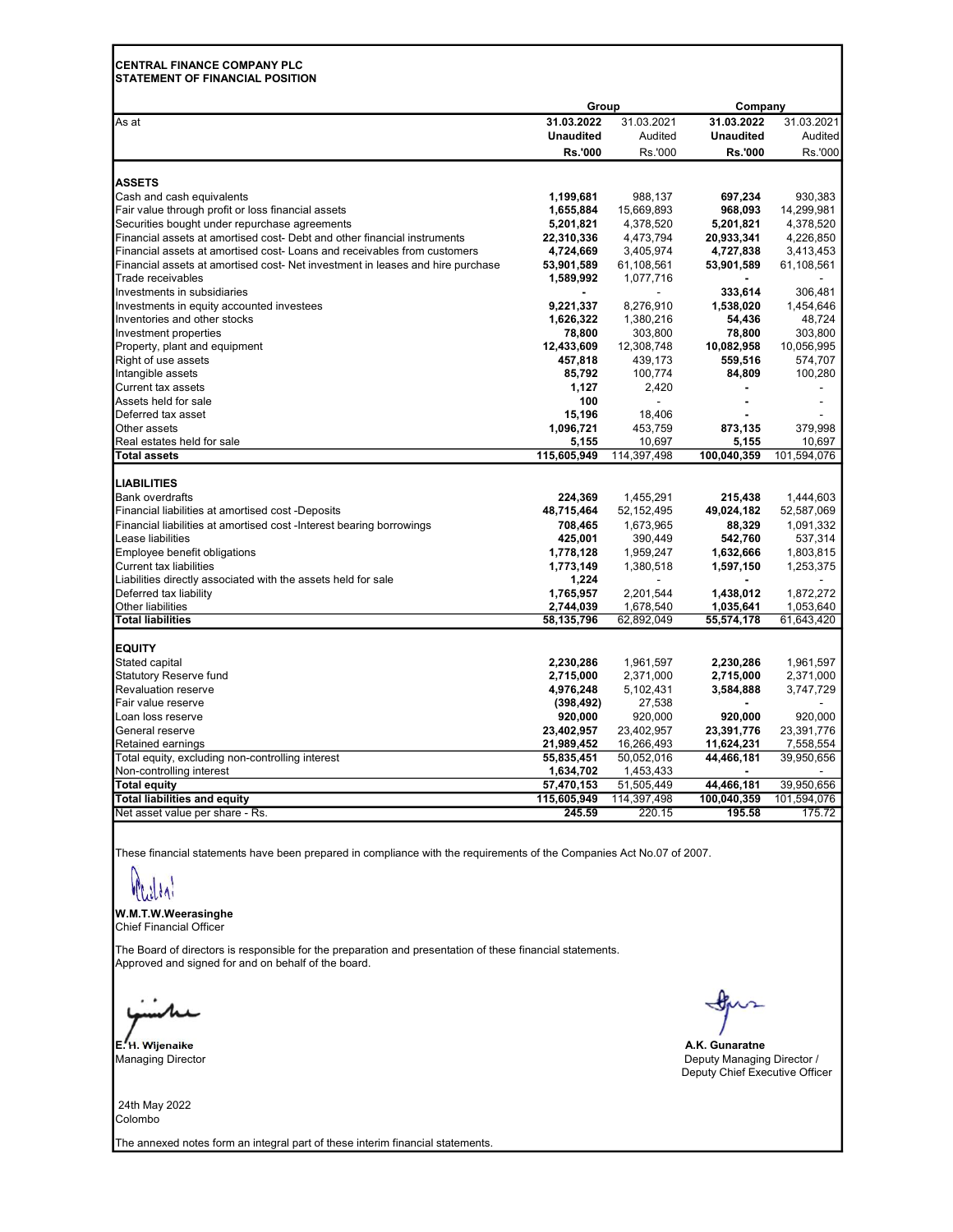## CENTRAL FINANCE COMPANY PLC

STATEMENT OF CHANGES IN EQUITY For the year ended 31st March 2022

|                                                                                                                            | Attributable to equity holders of the company |                                  |                          |                          |                          |                          | Non-                 | <b>Total</b>   |                         |                |
|----------------------------------------------------------------------------------------------------------------------------|-----------------------------------------------|----------------------------------|--------------------------|--------------------------|--------------------------|--------------------------|----------------------|----------------|-------------------------|----------------|
| Group                                                                                                                      | <b>Stated capital</b>                         | <b>Statutory</b><br>reserve fund | Revaluation<br>reserve   | Fair value reserve       | Loan Ioss<br>reserve     | General<br>reserves      | Retained<br>earnings | <b>Total</b>   | controlling<br>interest |                |
|                                                                                                                            | <b>Rs.'000</b>                                | <b>Rs.'000</b>                   | <b>Rs.'000</b>           | <b>Rs.'000</b>           | <b>Rs.'000</b>           | <b>Rs.'000</b>           | Rs.'000              | <b>Rs.'000</b> | <b>Rs.'000</b>          | <b>Rs.'000</b> |
| Balance as at 1st April 2020                                                                                               | 1,696,898                                     | 2,213,000                        | 4,823,863                | 111,767                  | 920,000                  | 23,402,957               | 11, 157, 205         | 44,325,690     | 1,197,191               | 45,522,881     |
| Total comprehensive income                                                                                                 |                                               |                                  |                          |                          |                          |                          |                      |                |                         |                |
| Profit for the year                                                                                                        |                                               |                                  |                          |                          |                          |                          | 5,544,132            | 5,544,132      | 235,836                 | 5,779,968      |
| Other comprehensive income                                                                                                 |                                               |                                  | 286,670                  | (84, 229)                |                          |                          | (20, 053)            | 182,388        | 45,954                  | 228,342        |
| Total comprehensive income                                                                                                 | $\overline{\phantom{a}}$                      | $\blacksquare$                   | 286,670                  | (84, 229)                | $\blacksquare$           | $\blacksquare$           | 5,524,079            | 5,726,520      | 281,790                 | 6,008,310      |
| Transactions with equity holders of the Company, recognised directly in equity                                             |                                               |                                  |                          |                          |                          |                          |                      |                |                         |                |
| Depreciation on revaluation surplus                                                                                        |                                               |                                  | (8, 102)                 |                          |                          |                          | 8,102                |                |                         |                |
| Transfers during the year                                                                                                  |                                               | 158,000                          |                          |                          |                          |                          | (158,000)            | $\sim$         |                         |                |
| Unclaimed dividends written back                                                                                           |                                               |                                  |                          |                          |                          |                          | 140                  | 140            | 129                     | 269            |
| Dividends - Scrip/cash                                                                                                     | 264,699                                       | $\overline{\phantom{a}}$         | $\overline{\phantom{0}}$ | $\overline{\phantom{0}}$ | $\overline{\phantom{0}}$ |                          | (265, 033)           | (334)          | (25, 677)               | (26, 011)      |
| Total contributions from and distribution to equity holders                                                                | 264.699                                       | 158.000                          | (8, 102)                 |                          | $\blacksquare$           |                          | (414, 791)           | (194)          | (25, 548)               | (25, 742)      |
| Balance as at 31st March 2021                                                                                              | 1,961,597                                     | 2,371,000                        | 5,102,431                | 27,538                   | 920.000                  | 23,402,957               | 16,266,493           | 50,052,016     | 1,453,433               | 51,505,449     |
| Balance as at 1st April 2021                                                                                               | 1,961,597                                     | 2,371,000                        | 5,102,431                | 27,538                   | 920,000                  | 23,402,957               | 16,266,493           | 50,052,016     | 1,453,433               | 51,505,449     |
| Total comprehensive income                                                                                                 |                                               |                                  |                          |                          |                          |                          |                      |                |                         |                |
| Profit for the year                                                                                                        |                                               |                                  |                          |                          |                          |                          | 7,002,787            | 7,002,787      | 273,352                 | 7,276,139      |
| Other comprehensive income                                                                                                 |                                               |                                  | 38,532                   | (426, 030)               |                          |                          | 4,494                | (383,004)      | 3,923                   | (379,081)      |
| Total comprehensive income                                                                                                 | $\overline{\phantom{a}}$                      | $\overline{\phantom{a}}$         | 38.532                   | (426, 030)               | $\blacksquare$           | $\overline{\phantom{a}}$ | 7,007,281            | 6.619.783      | 277,275                 | 6.897.058      |
| Transactions with equity holders of the Company, recognised directly in equity                                             |                                               |                                  |                          |                          |                          |                          |                      |                |                         |                |
| Depreciation on revaluation surplus                                                                                        |                                               |                                  | (8, 104)                 |                          |                          |                          | 8,104                |                |                         |                |
| Reversal of revaluation surplus on disposal of land                                                                        |                                               |                                  | (156, 611)               |                          |                          |                          | 156,611              |                |                         |                |
| Unclaimed dividends written back                                                                                           |                                               |                                  |                          |                          |                          |                          | 20,010               | 20,010         | 262                     | 20,272         |
| Acquisition of non-controlling interest of a subsidiary                                                                    |                                               |                                  |                          |                          |                          |                          | 72                   | 72             | (972)                   | (900)          |
| Transfers during the year                                                                                                  |                                               | 344,000                          |                          |                          |                          |                          | (344,000)            | $\sim$         | $\blacksquare$          |                |
| Dividends - Scrip/ Cash                                                                                                    | 268,689                                       |                                  |                          |                          |                          |                          | (1, 125, 119)        | (856, 430)     | (27, 234)               | (883, 664)     |
| Divestment of a subsidiary company                                                                                         |                                               | $\overline{\phantom{a}}$         | $\overline{a}$           |                          | $\overline{\phantom{a}}$ |                          | $\sim$               | $\sim$         | (68,062)                | (68,062)       |
| Total contributions from and distribution to equity holders                                                                | 268.689                                       | 344,000                          | (164, 715)               |                          | $\blacksquare$           |                          | (1, 284, 322)        | (836, 348)     | (96,006)                | (932, 354)     |
| Balance as at 31st March 2022                                                                                              | 2,230,286                                     | 2,715,000                        | 4,976,248                | (398, 492)               | 920.000                  | 23,402,957               | 21,989,452           | 55,835,451     | 1,634,702               | 57,470,153     |
| The annexed notes form an integral part of these interim financial statements.<br>Figures in brackets indicate deductions. |                                               |                                  |                          |                          |                          |                          |                      |                |                         |                |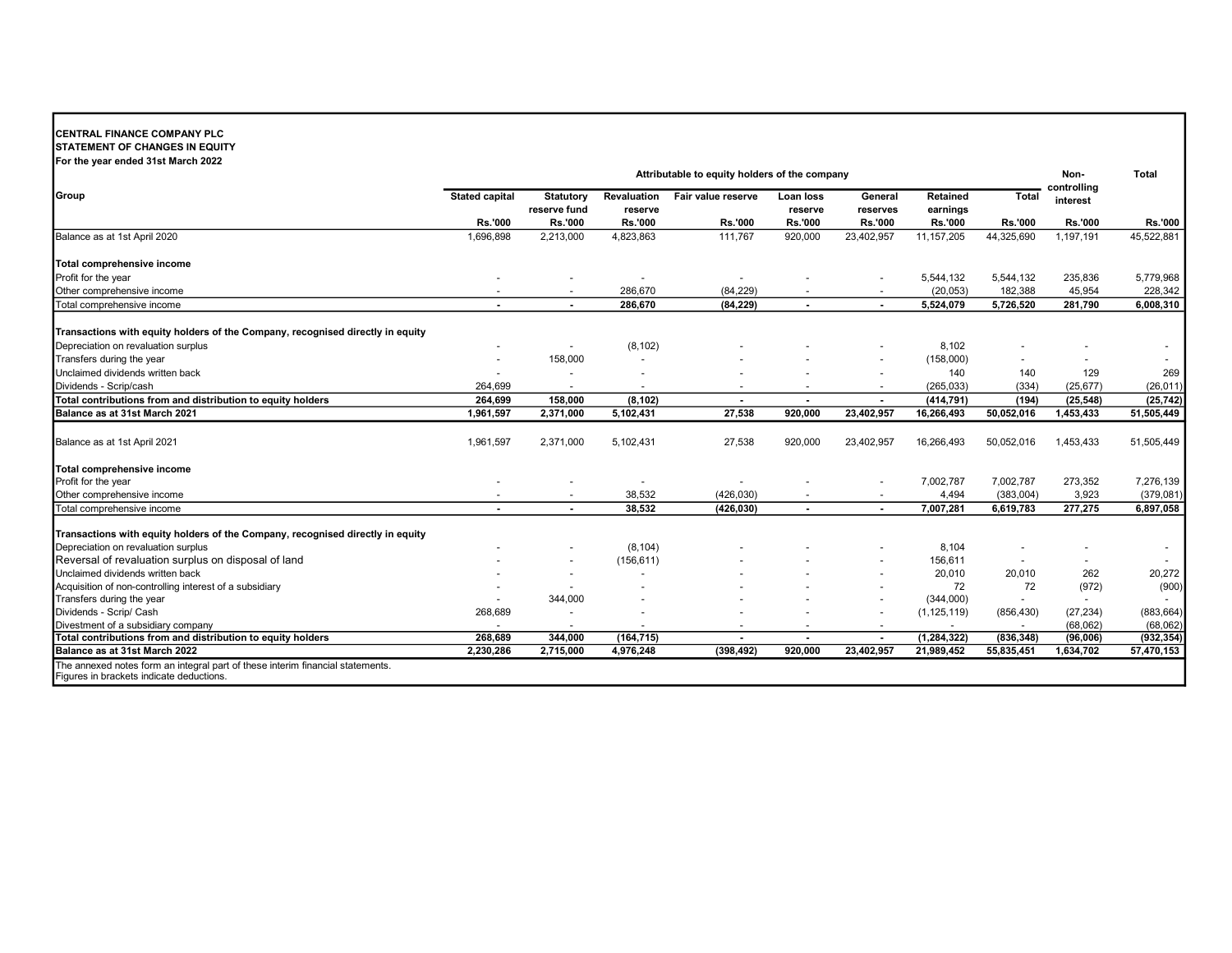| <b>ICENTRAL FINANCE COMPANY PLC</b>                                                   |                          |                          |                    |                          |                                  |                          |                          |
|---------------------------------------------------------------------------------------|--------------------------|--------------------------|--------------------|--------------------------|----------------------------------|--------------------------|--------------------------|
| <b>STATEMENT OF CHANGES IN EQUITY</b>                                                 |                          |                          |                    |                          |                                  |                          |                          |
| For the year ended 31st March 2022                                                    |                          |                          |                    |                          |                                  |                          |                          |
|                                                                                       |                          |                          |                    |                          |                                  |                          |                          |
| Company                                                                               | <b>Stated capital</b>    | Statutory                | <b>Revaluation</b> | Loan loss reserve        | General                          | Retained                 | Total                    |
|                                                                                       | <b>Rs.'000</b>           | reserve fund<br>Rs.'000  | reserve<br>Rs.'000 | <b>Rs.'000</b>           | reserve<br>Rs.'000               | earnings<br>Rs.'000      | <b>Rs.'000</b>           |
| Balance as at 01st April 2020                                                         | 1,696,898                | 2,213,000                | 3,567,167          | 920,000                  | 23,391,776                       | 3,844,212                | 35,633,053               |
|                                                                                       |                          |                          |                    |                          |                                  |                          |                          |
| Total comprehensive income                                                            |                          |                          |                    |                          |                                  |                          |                          |
| Profit for the year                                                                   |                          |                          | $\sim$             |                          |                                  | 4,135,971                | 4,135,971                |
| Other comprehensive income                                                            | $\overline{\phantom{a}}$ | $\overline{\phantom{a}}$ | 186,792            |                          | ٠                                | (4,826)                  | 181,966                  |
| Total comprehensive income                                                            | $\overline{\phantom{a}}$ |                          | 186,792            |                          | ٠                                | 4,131,145                | 4,317,937                |
|                                                                                       |                          |                          |                    |                          |                                  |                          |                          |
| Transactions with equity holders of the Company, recognised directly in equity        |                          |                          |                    |                          |                                  |                          |                          |
| Depreciation on revaluation surplus                                                   |                          |                          | (6, 230)           |                          |                                  | 6,230                    |                          |
| Transfers during the year                                                             | $\sim$                   | 158,000                  |                    |                          |                                  | (158,000)                | $\sim$                   |
| Dividends - Scrip/cash<br>Total contributions from and distribution to equity holders | 264,699<br>264,699       | 158,000                  | (6, 230)           | $\overline{\phantom{a}}$ | $\blacksquare$<br>$\overline{a}$ | (265, 033)<br>(416, 803) | (334)                    |
| Balance as at 31st March 2021                                                         | 1,961,597                | 2,371,000                | 3,747,729          | 920.000                  | 23,391,776                       | 7,558,554                | (334)<br>39,950,656      |
|                                                                                       |                          |                          |                    |                          |                                  |                          |                          |
|                                                                                       |                          |                          |                    |                          |                                  |                          |                          |
| Balance as at 01st April 2021                                                         | 1,961,597                | 2,371,000                | 3,747,729          | 920,000                  | 23,391,776                       | 7,558,554                | 39,950,656               |
| Total comprehensive income                                                            |                          |                          |                    |                          |                                  |                          |                          |
| Profit for the year                                                                   |                          |                          |                    |                          |                                  | 5,355,419                | 5,355,419                |
| Other comprehensive income                                                            |                          |                          |                    |                          |                                  | (3, 213)                 | (3,213)                  |
| Total comprehensive income                                                            | $\blacksquare$           | $\blacksquare$           |                    |                          |                                  | 5,352,206                | 5,352,206                |
|                                                                                       |                          |                          |                    |                          |                                  |                          |                          |
| Transactions with equity holders of the Company, recognised directly in equity        |                          |                          |                    |                          |                                  |                          |                          |
| Depreciation on revaluation surplus                                                   |                          |                          | (6, 230)           |                          |                                  | 6,230                    | $\overline{\phantom{a}}$ |
| Reversal of revaluation surplus on disposal of land                                   |                          |                          | (156, 611)         |                          |                                  | 156,611                  | $\sim$                   |
| Unclaimed dividends written back                                                      |                          |                          |                    |                          |                                  | 19,749                   | 19,749                   |
| Transfers during the year                                                             |                          | 344,000                  |                    |                          |                                  | (344,000)                |                          |
| Dividends - Scrip/ Cash                                                               | 268,689                  | $\sim$                   | $\sim$             | $\overline{\phantom{a}}$ |                                  | (1, 125, 119)            | (856, 430)               |
| Total contributions from and distribution to equity holders                           | 268,689                  | 344,000                  | (162, 841)         | $\overline{\phantom{a}}$ |                                  | (1, 286, 529)            | (836, 681)               |
| Balance as at 31st March 2022                                                         | 2,230,286                | 2,715,000                | 3,584,888          | 920,000                  | 23,391,776                       | 11,624,231               | 44,466,181               |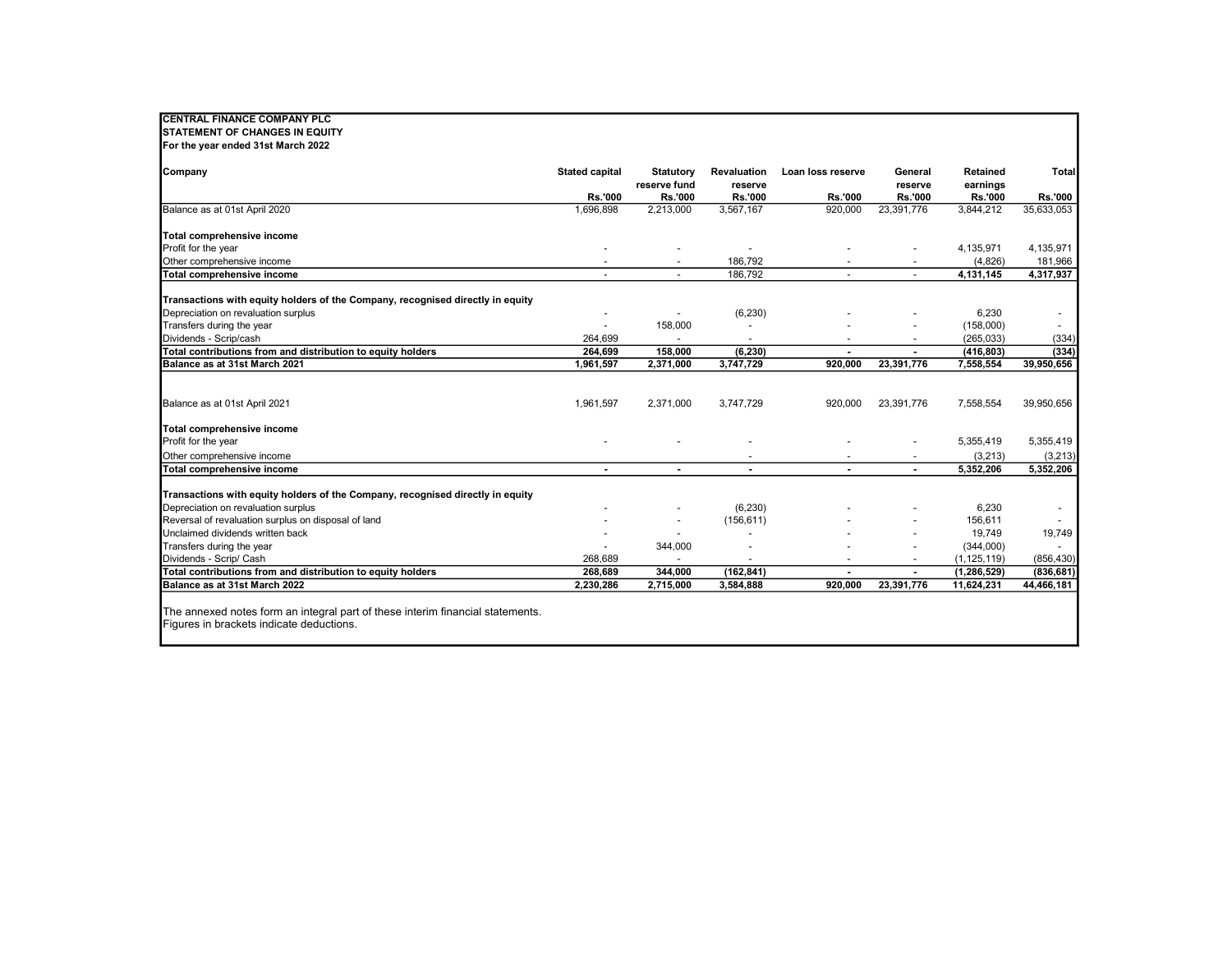|                                                                                                              | Group                    |                          |                          | Company                 |
|--------------------------------------------------------------------------------------------------------------|--------------------------|--------------------------|--------------------------|-------------------------|
| For the year ended 31st March                                                                                | 2022<br><b>Unaudited</b> | 2021<br>Audited          | 2022<br><b>Unaudited</b> | 2021<br>Audited         |
|                                                                                                              | <b>Rs.'000</b>           | Rs.'000                  | <b>Rs.'000</b>           | Rs.'000                 |
| Cash flows from operating activities                                                                         |                          |                          |                          |                         |
| Interest receipts                                                                                            | 13,112,433               | 13,847,556               | 13,044,725               | 13,754,181              |
| Interest payments                                                                                            | (1,976,743)              | (4,237,840)              | (1,995,791)              | (4,259,823)             |
| Recoveries on bad debts previously written off                                                               | 844,914                  | 213,463                  | 844,914                  | 213,463                 |
| Receipts from other operating activities                                                                     | 8,828,929                | 5,926,381                | 1,844,266                | 1,227,372               |
| Cash payments to employees and suppliers                                                                     | (9,958,363)              | (6,838,017)              | (3,802,479)              | (2,658,462)             |
| Operating profit before changes in operating assets                                                          | 10,851,170               | 8,911,543                | 9,935,635                | 8,276,731               |
| (Increase) / decrease in operating assets:                                                                   |                          |                          |                          |                         |
| Securities with bank and non-bank financial institutions                                                     | (3,735,115)              | (7,531,648)              | (3,735,115)              | (7,531,648)             |
| Loans to customers                                                                                           | (29,709,236)             | (21, 751, 044)           | (29,711,835)             | (21, 771, 884)          |
| Customer repayments                                                                                          | 36,010,948               | 34,672,411               | 36,027,142               | 34,687,122              |
| Others                                                                                                       | (613,294)                | (640, 407)               | (563, 973)               | (519, 869)              |
| Increase / (decrease) in operating liabilities:                                                              |                          |                          |                          |                         |
| Net cash effect on deposits                                                                                  | (4,457,307)              | (2,314,194)              | (4, 584, 138)            | (2,369,401)             |
| Net cash from operating activities before taxes on financial services                                        | 8,347,166                | 11,346,661               | 7,367,716                | 10,771,051              |
| Taxes on financial services                                                                                  | (1,372,889)              | (940, 104)               | (1,372,889)              | (940, 104)              |
| Net cash on operating activities before income tax                                                           | 6,974,277                | 10,406,557               | 5,994,827                | 9,830,947               |
| Income tax paid                                                                                              | (2, 402, 585)            | (1,907,819)              | (2,202,427)              | (1,777,033)             |
| Net cash generated from operating activities                                                                 | 4,571,692                | 8,498,738                | 3,792,400                | 8,053,914               |
| Cash flows from investing activities                                                                         |                          |                          |                          |                         |
| Dividends received from subsidiaries                                                                         |                          |                          | 43,643                   | 52,888                  |
| Dividends received from equity accounted investees                                                           | 31,247                   | 242,903                  |                          | 148,943                 |
| Dividends received from other companies                                                                      | 9,177                    | 2,254                    |                          |                         |
| Proceeds from divestment of a subsidiary company                                                             | 270,776                  | $\overline{\phantom{a}}$ | 186,353                  |                         |
| Proceeds on liquidation of an associate company                                                              | 46,509                   |                          | 30,828                   |                         |
| Acquisition of non-controlling interest of a subsidiary                                                      | (900)                    |                          |                          |                         |
| Acquisition of financial investments                                                                         | (2,575,754)              | (1,363,865)              |                          |                         |
| Proceeds from sale of financial investment                                                                   | 2,168,306                | 654,765                  |                          |                         |
| Purchase of property, plant and equipment                                                                    | (1, 112, 495)            | (590, 585)               | (1,033,111)              | (515, 011)              |
| Disposal of property, plant and equipment<br>Net cash used in investing activities                           | 53,328                   | 89,336                   | 49,495                   | 89,070                  |
|                                                                                                              | (1,109,806)              | (965, 192)               | (722,792)                | (224, 110)              |
| Cash flows from financing activities                                                                         |                          |                          |                          |                         |
| Proceeds from borrowings                                                                                     | 2,429,881                | 2,949,292                |                          | 950,000                 |
| Repayment of borrowings                                                                                      | (3,398,843)              | (8, 577, 813)            | (1,006,465)              | (6,826,789)             |
| Repayment of debt securities                                                                                 |                          | (1,791,038)              |                          | (1,791,038)             |
| Lease installment settlement                                                                                 | (167, 487)               | (85, 674)                | (210, 673)               | (119, 012)              |
| Dividends paid to equity holders of the parent                                                               | (856, 430)               | (3,247)                  | (856, 430)               | (3, 247)                |
| Dividends paid to non-controlling interest<br>Net cash used in financing activities                          | (25, 636)<br>(2,018,515) | (24, 349)<br>(7,532,829) | (2,073,568)              | (7,790,086)             |
|                                                                                                              |                          |                          |                          |                         |
| Net increase in cash and cash equivalents                                                                    | 1,443,371                | 717                      | 996,040                  | 39,718                  |
| Cash and cash equivalents at the beginning of the period<br>Cash and cash equivalents at the end of the year | (467,882)<br>975,489     | (467, 693)<br>(466,976)  | (514, 069)<br>481,971    | (553, 787)<br>(514,069) |
|                                                                                                              |                          |                          |                          |                         |
| Cash and cash equivalents                                                                                    | 1,199,681                | 988,137                  | 697,234                  | 930,383                 |
|                                                                                                              |                          |                          |                          |                         |
| <b>Bank overdrafts</b><br>Impairment provision for cash equivalents                                          | (224, 369)<br>177        | (1,455,291)<br>178       | (215, 438)<br>175        | (1,444,603)<br>151      |

Figures in brackets indicate outflows.

The annexed notes form an integral part of these interim financial statements.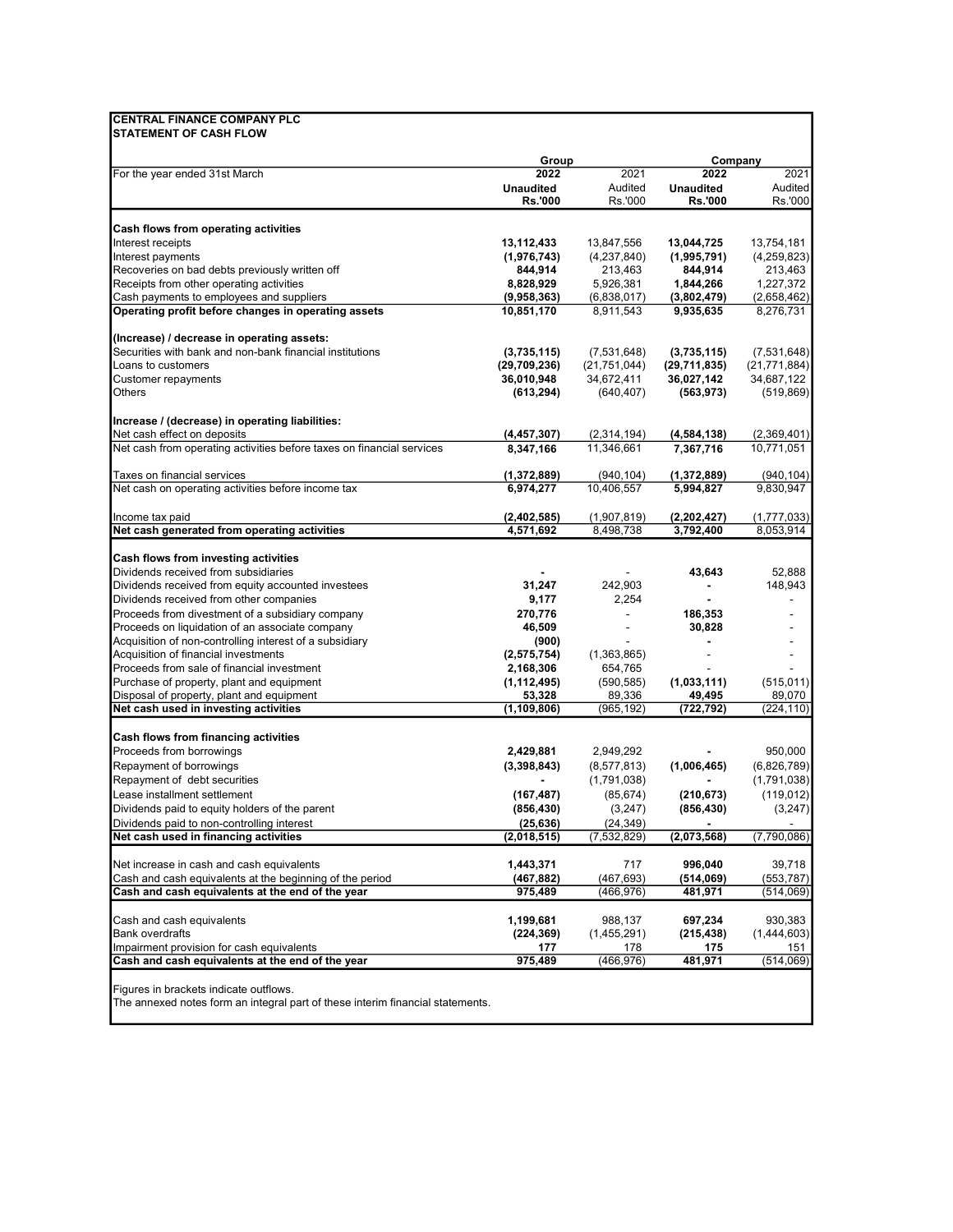### CENTRAL FINANCE COMPANY PLC NOTES TO THE INTERIM FINANCIAL STATEMENTS

1 The interim financial statements of the Company and the Group have been prepared in accordance with the accounting policies set out in the Annual Report for the year ended 31st March 2021 and provide the information as required by the Colombo Stock Exchange and LKAS 34-Interim Financial Reporting.

2 The presentation and classification of the previous periods have been amended where relevant for better presentation and to be comparable with those of the current period.

3 Stated capital is represented by number of shares in issue as given below:

|   |                                                               | As at 31.03.2022       |              | As at 31.12.2021       |              |
|---|---------------------------------------------------------------|------------------------|--------------|------------------------|--------------|
|   | Ordinary shares                                               | 227,354,462            |              | 227,354,462            |              |
| 4 | Market price per share                                        |                        |              |                        |              |
|   |                                                               | Quarter ended          |              | Quarter ended          |              |
|   |                                                               | 31.03.2022<br>Rs.      |              | 31.12.2021<br>Rs.      |              |
|   | Highest                                                       | 118.00                 |              | 102.50                 |              |
|   | Lowest                                                        | 65.00                  |              | 80.00                  |              |
|   | Last traded                                                   | 68.10                  |              | 93.00                  |              |
| 5 | Number of shares held by individual Directors are as follows: | As at                  |              | As at                  |              |
|   |                                                               | 31.03.2022             |              | 31.12.2021             |              |
|   | E.H. Wijenaike                                                | 35,039,742             |              | 35,039,742             |              |
|   | A.K. Gunaratne                                                | 1,810,661              |              | 1,810,661              |              |
|   | D.P. de Silva                                                 | 225,117                |              | 225,117                |              |
|   | A.D.B. Talwatte                                               | Nil                    |              | Nil                    |              |
|   | Dr. (Mrs.) A.D.N. de Zoysa                                    | Nil                    |              | Nil                    |              |
|   | A.R. Fernando                                                 | Nil                    |              | Nil                    |              |
|   | C.K. Hettiarachchi                                            | 134,399                |              | 134,399                |              |
|   | K.B. Herath                                                   | Nil                    |              | Nil                    |              |
|   | M.H.de Silva                                                  | Nil                    |              | Nil                    |              |
|   | C.S.Hettiarachchi                                             | 27,093                 |              | 27,093                 |              |
| 6 | Twenty largest shareholders of the Company are as follows:    | As at 31.03.2022       |              | *As at 31.12.2021      |              |
|   |                                                               | Number of              | $\%$         | Number of<br>shares    | $\%$         |
|   |                                                               | shares                 |              |                        |              |
|   | 1 Corporate Services (Pvt) Ltd. A/C No.01                     | 36,625,096             | 16.11        | 36,625,096             | 16.11        |
|   | 2 E.H. Wijenaike                                              | 35,039,742             | 15.41        | 35,039,742             | 15.41        |
|   | 3 Employees Provident Fund                                    | 24,419,181             | 10.74        | 24,419,181             | 10.74        |
|   | 4 Thurston Investments Limited                                | 13,239,955             | 5.82         | 13,239,955             | 5.82         |
|   | 5 Hallsville Trading Group INC                                | 12,283,136             | 5.40         | 12,283,136             | 5.40<br>3.87 |
|   | 6 Ceylon Investment PLC A/C No.02<br>7 A.J. Wijenaike         | 8,804,536<br>7,091,476 | 3.87<br>3.12 | 8,804,536<br>7,091,476 | 3.12         |
|   | 8 Ceylon Guardian Investment Trust PLC A/C No.02              | 6,070,801              | 2.67         | 6,070,801              | 2.67         |
|   | 9 E.W. Balasuriya & Co. (Pvt) Ltd.                            | 5,393,074              | 2.37         | 4,757,992              | 2.09         |
|   | 10 N.W. Wijegoonawardene                                      | 4,687,434              | 2.06         | 4,687,434              | 2.06         |
|   | 11 Rubber Investment Trust Limited. A/C No.01                 | 4,403,312              | 1.94         | 5,254,314              | 2.31         |
|   | 12 C.R. Dunuwille                                             | 2,923,384              | 1.29         | 2,923,384              | 1.29         |
|   | 13 N.M. Gunawardana                                           | 2,818,820              | 1.24         | 2,818,820              | 1.24         |
|   | 14 P.R. Munasinha                                             | 2,659,783              | 1.17         | 2,659,783              | 1.17         |
|   | 15 Sri Lanka Insurance Corporation Ltd. - Life Fund.          | 2,007,199              | 0.88         | 2,007,199              | 0.88         |
|   | 16 S.K. Wedande                                               | 1,847,633              | 0.81         | 1,847,633              | 0.81         |
|   | 17 Employees Trust Fund Board                                 | 1,832,061              | 0.81         | 1,857,061              | 0.82         |
|   | 18 A.K. Gunaratne                                             | 1,810,661              | 0.80         | 1,810,661              | 0.80         |
|   |                                                               |                        |              |                        |              |
|   | 19 P.M. Wijenaike                                             | 1,683,206              | 0.74         | 1,683,206              | 0.74         |
|   | 20 N.M. Wahab                                                 | 1,626,448              | 0.72         | 1,626,448              | 0.72         |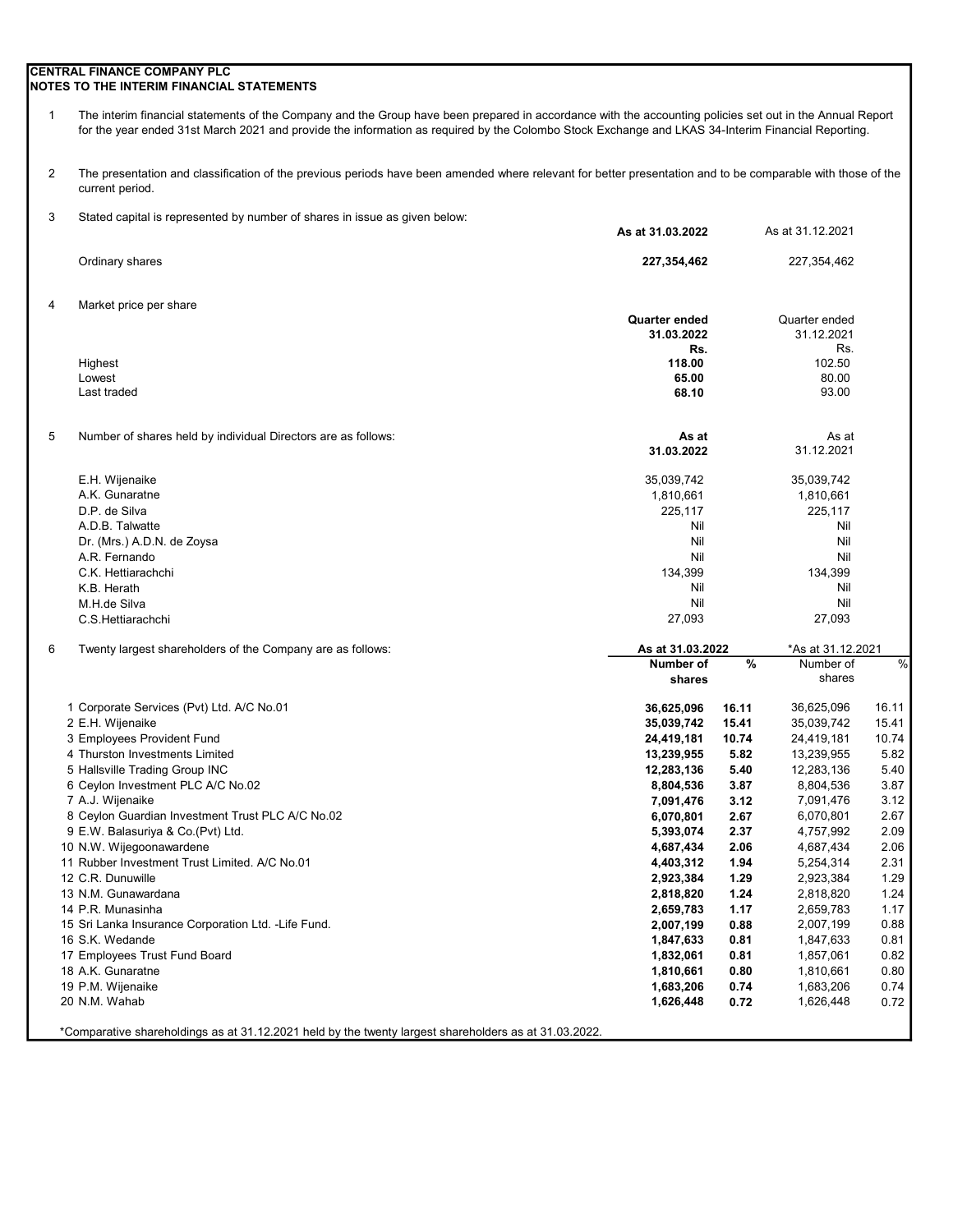#### CENTRAL FINANCE COMPANY PLC NOTES TO THE INTERIM FINANCIAL STATEMENTS

#### 7 Public holding

The company qualifies under option two of the minimum public holding requirement No.7.14.1 of the Listing Rules of the Colombo Stock Exchange as of 31.03.2022 and relevant information is given below.

#### As at 31.03.2022

| <b>Float adjusted market capitalization</b> | Number of public shareholders<br>Public holding percentage (%) |                     |           |                |           |
|---------------------------------------------|----------------------------------------------------------------|---------------------|-----------|----------------|-----------|
| Minimum requirement                         | Available amount                                               | Minimum requirement | Available | <b>Minimum</b> | Available |
|                                             |                                                                |                     |           | requirementl   |           |
| <b>IRs.7.5 Bn</b>                           | Rs.9.84 Bnl                                                    | 5%                  | 63.59%    | 500            | 4.382 l   |
|                                             |                                                                |                     |           |                |           |

As at 31st December 2021, the company qualified under option one of the minimum public holding requirement No.7.13.1 of the Listing Rules of the Colombo Stock Exchange and relevant information is given below.

| As at 31.12.2021                     |                               |                     |                               |                |           |
|--------------------------------------|-------------------------------|---------------------|-------------------------------|----------------|-----------|
| Float adjusted market capitalization | Public holding percentage (%) |                     | Number of public shareholders |                |           |
|                                      |                               |                     |                               |                |           |
| Minimum requirement                  | Available amount              | Minimum requirement | Available                     | <b>Minimum</b> | Available |
|                                      |                               |                     |                               | requirement    |           |
| IRs.10 Bn                            | Rs.13.44 Bnl                  | No minimum %        | 63.59%                        | 500            | 4.003     |
|                                      |                               | requirement         |                               |                |           |

### 8 Tax assessments

#### Company and the group

The Company has reached two settlements on income tax during the financial year and the total tax assessments outstanding against the Company which have been duly appealed as of 31.3.2022 amounts to Rs. 1,228 Mn. The outstanding tax assessments related to group Companies amounted to Rs. 2.76 Mn in CF Insurance Brokers (Pvt) Ltd. & Rs. 40.5 Mn in Hedges Court Residencies (Pvt) Ltd which have been duly appealed as of 31.3.2022.

9 Interest expenses of the group other than the parent are categorised under premises, equipment, establishment and other expenses.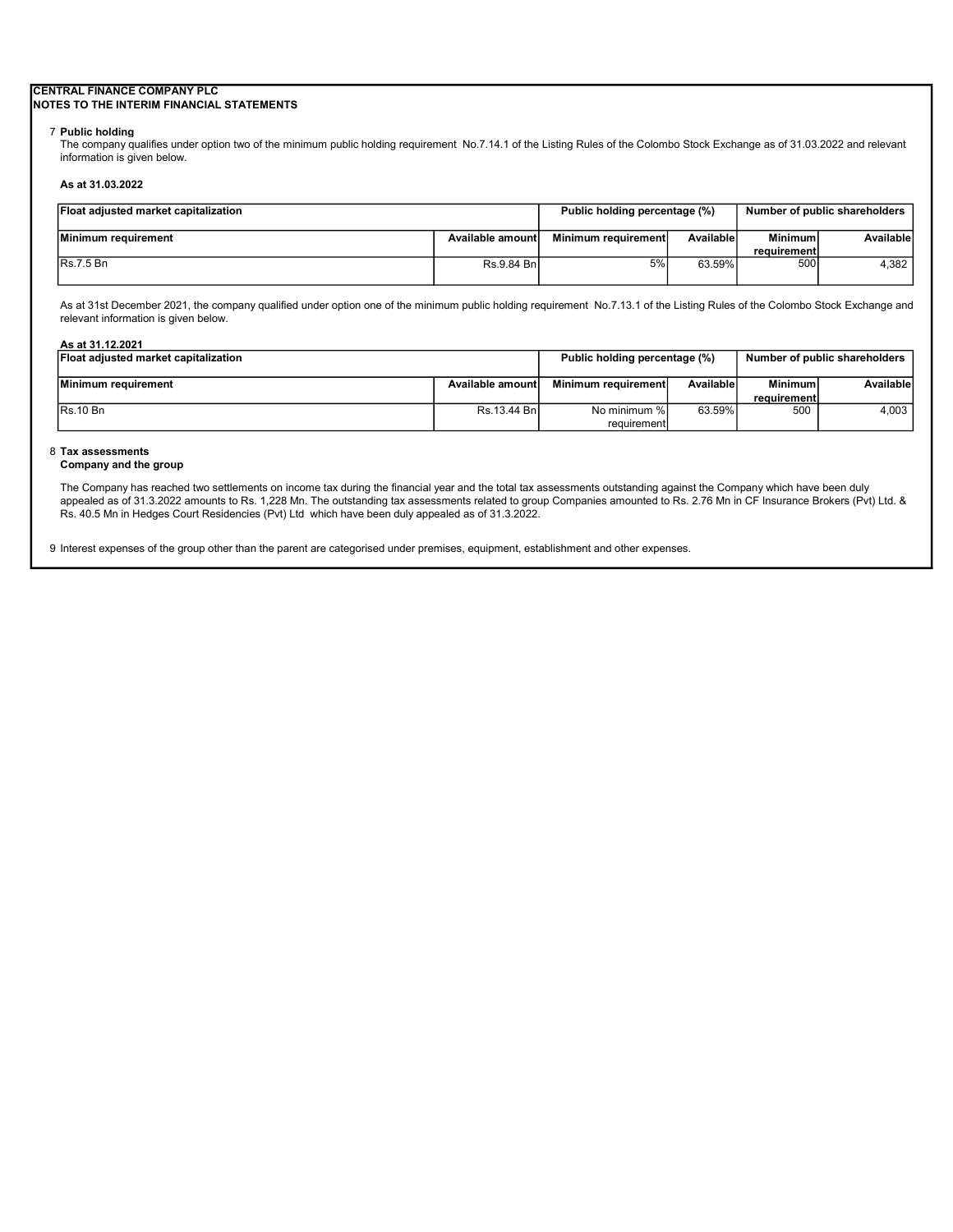#### 10 Classification of financial assets and liabilities - Group

The following table analyses the carrying amounts of the financial instruments by category as defined in Sri Lanka Accounting Standard - SLFRS 9 Financial Instruments.

### Financial assets and financial liabilities measured at fair value - fair value hierarchy

| Fair value through profit or loss financial assets - Group   |                |                |                |                |  |
|--------------------------------------------------------------|----------------|----------------|----------------|----------------|--|
| 31.03.2022                                                   | Level 1        | Level 02       | Level 03       | <b>Total</b>   |  |
|                                                              | <b>Rs.'000</b> | <b>Rs.'000</b> | <b>Rs.'000</b> | <b>Rs.'000</b> |  |
| Investments in quoted securities                             | 443.619        |                |                | 443.619        |  |
| Unquoted equities                                            |                |                | 104.794        | 104,794        |  |
| Investments in units                                         |                | 1,107,471      |                | 1,107,471      |  |
|                                                              | 443.619        | 1.107.471      | 104.794        | 1,655,884      |  |
| Fair value through profit or loss financial assets - Group   |                |                |                |                |  |
| 31.03.2021                                                   | Level 1        | Level 02       | Level 03       | Total          |  |
|                                                              | <b>Rs.'000</b> | <b>Rs.'000</b> | <b>Rs.'000</b> | <b>Rs.'000</b> |  |
| Investments in quoted securities                             | 796,185        |                |                | 796,185        |  |
| Unquoted equities                                            |                |                | 104.335        | 104.335        |  |
| Investments in units                                         | ٠              | 14.769.373     |                | 14,769,373     |  |
|                                                              | 796,185        | 14,769,373     | 104,335        | 15,669,893     |  |
| Fair value through profit or loss financial assets - Company |                |                |                |                |  |
| 31.03.2022                                                   | Level 1        | Level 02       | Level 03       | Total          |  |
|                                                              | <b>Rs.'000</b> | <b>Rs.'000</b> | <b>Rs.'000</b> | <b>Rs.'000</b> |  |
| Investments in quoted securities                             | 237,676        |                |                | 237,676        |  |
| Unquoted equities                                            |                |                | 102,817        | 102.817        |  |
| Investments in units                                         |                | 627.600        |                | 627.600        |  |
|                                                              | 237.676        | 627.600        | 102.817        | 968.093        |  |
| Fair value through profit or loss financial assets - Company |                |                |                |                |  |
| 31.03.2021                                                   | Level 1        | Level 02       | Level 03       | <b>Total</b>   |  |
|                                                              | <b>Rs.'000</b> | <b>Rs.'000</b> | <b>Rs.'000</b> | <b>Rs.'000</b> |  |
| Investments in quoted securities                             | 582,478        |                |                | 582,478        |  |
| Unquoted equities                                            |                |                | 102,337        | 102,337        |  |
| Investments in units                                         |                | 13,615,166     |                | 13,615,166     |  |
|                                                              | 582.478        | 13.615.166     | 102.337        | 14.299.981     |  |

**Level 3 - fair value measurement**<br>The following table shows a reconciliation from the beginning balance to the ending balance for fair value measurement in level 3 of the fair value hierarchy.

|                                         |  | Group          |                | Company        |                |  |
|-----------------------------------------|--|----------------|----------------|----------------|----------------|--|
|                                         |  | 31.12.2022     | 31.03.2021     | 31.03.2022     | 31.03.2021     |  |
|                                         |  | <b>Rs.'000</b> | <b>Rs.'000</b> | <b>Rs.'000</b> | <b>Rs.'000</b> |  |
| Balance at the beginning of the year    |  | 104,335        | 100,567        | 102.337        | 98,762         |  |
| Changes in fair value during the period |  | 459            | 3.768          | 480            | 3.575          |  |
|                                         |  | 104.794        | 104.335        | 102.817        | 102.337        |  |

Level 01 valuations are based on market prices published by the Colombo Stock Exchange for shares quoted on the Colombo Stock Exchange and level 2 valuations for units are based on the prices published by fund managers for respective funds.

Level 03 valuations have been determined using valuation techniques which approximate the fair value.

Financial instruments measured at amortised cost presented above where the fair value has not been disclosed separately, are approximately representing the fair value of such investments.

There have been no transfers among levels 01, 02 and 03.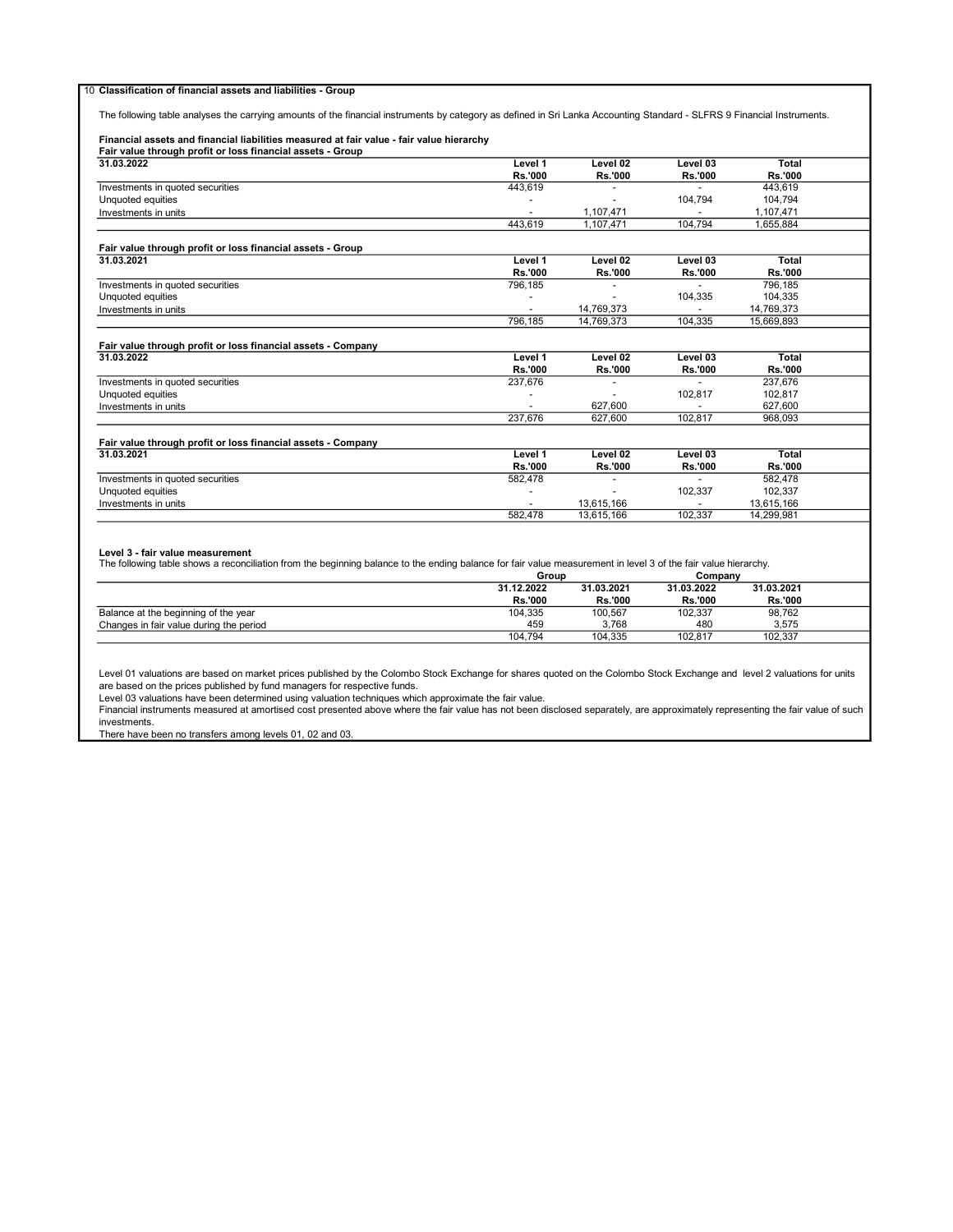### 10 Analysis of financial assets and liabilities by measurement basis - Group

| As at 31.03.2022                                                              |                       |                          |                |                          |                |
|-------------------------------------------------------------------------------|-----------------------|--------------------------|----------------|--------------------------|----------------|
|                                                                               | <b>Amortised cost</b> |                          | Fair value     |                          | Total          |
|                                                                               |                       | Level 1                  | Level 2        | Level 3                  |                |
| <b>Description</b>                                                            | <b>Rs.'000</b>        | <b>Rs.'000</b>           | <b>Rs.'000</b> | <b>Rs.'000</b>           | <b>Rs.'000</b> |
| Cash and cash equivalents                                                     | 1,199,681             |                          | 1,199,681      |                          | 1,199,681      |
| Securities bought under repurchase agreements                                 | 5,201,821             |                          | 5.111.201      |                          | 5,111,201      |
| Financial assets at amortised cost- Debt and other financial instruments      | 22,310,336            | $\overline{\phantom{a}}$ | 21,397,154     |                          | 21,397,154     |
| Financial assets at amortised cost-Loans and receivables from customers       | 4.724.669             |                          | 4.494.546      |                          | 4,494,546      |
| Financial assets at amortised cost-Net investment in leases and hire purchase | 53,901,589            | $\overline{a}$           | 53,901,589     | $\overline{\phantom{a}}$ | 53,901,589     |
| Trade receivables                                                             | 1,589,992             | $\overline{a}$           | 1,589,992      |                          | 1,589,992      |
| Other financial assets                                                        | 67.667                | $\overline{a}$           | 67.667         |                          | 67,667         |
| <b>Total financial assets</b>                                                 | 88,995,755            | $\overline{a}$           | 87,761,830     | $\overline{\phantom{a}}$ | 87,761,830     |
|                                                                               |                       |                          |                |                          |                |
| <b>Bank overdrafts</b>                                                        | 224,369               | $\overline{\phantom{a}}$ | 224.369        |                          | 224,369        |
| Financial liabilities at amortised cost -Deposits                             | 48.715.464            | $\overline{\phantom{a}}$ | 49.010.033     |                          | 49,010,033     |
| Financial liabilities at amortised cost - Interest bearing borrowings         | 708.465               | $\overline{a}$           | 697.388        |                          | 697.388        |
| Lease liabilities                                                             | 425.001               |                          | 423.788        |                          | 423,788        |
| Other financial liabilities                                                   | 1,952,999             | $\overline{a}$           | 1,952,999      |                          | 1,952,999      |
| <b>Total financial liabilities</b>                                            | 52.026.298            | $\overline{a}$           | 52.308.577     |                          | 52,308,577     |

# Analysis of financial assets and liabilities by measurement basis - Group As at 31.03.2021

|                                                                               | <b>Amortised cost</b> |                          | <b>Fair value</b> |                          | Total          |
|-------------------------------------------------------------------------------|-----------------------|--------------------------|-------------------|--------------------------|----------------|
|                                                                               |                       | Level 1                  | Level 2           | Level 3                  |                |
| <b>Description</b>                                                            | <b>Rs.'000</b>        | <b>Rs.'000</b>           | <b>Rs.'000</b>    | <b>Rs.'000</b>           | <b>Rs.'000</b> |
| Cash and cash equivalents                                                     | 988,137               |                          | 988,137           |                          | 988,137        |
| Securities bought under repurchase agreements                                 | 4.378.520             | $\overline{\phantom{a}}$ | 4,378,520         | $\overline{\phantom{a}}$ | 4,378,520      |
| Financial assets at amortised cost- Debt and other financial instruments      | 4.473.794             | $\overline{\phantom{a}}$ | 4,483,162         | $\overline{\phantom{a}}$ | 4,483,162      |
| Financial assets at amortised cost-Loans and receivables from customers       | 3.405.974             | ٠                        | 3,499,567         |                          | 3,499,567      |
| Financial assets at amortised cost-Net investment in leases and hire purchase | 61,108,561            | $\overline{\phantom{0}}$ | 61,108,561        |                          | 61,108,561     |
| Trade receivables                                                             | 1.077.716             |                          | 1.077.716         |                          | 1,077,716      |
| Other financial assets                                                        | 123,687               |                          | 123,687           |                          | 123,687        |
| <b>Total financial assets</b>                                                 | 75,556,389            |                          | 75,659,350        |                          | 75,659,350     |
|                                                                               |                       |                          |                   |                          |                |
| Bank overdrafts                                                               | 1.455.291             | ٠                        | 1.455.291         | $\overline{\phantom{a}}$ | 1,455,291      |
| Financial liabilities at amortised cost -Deposits                             | 52,152,495            | $\overline{a}$           | 53,468,666        | $\overline{\phantom{a}}$ | 53,468,666     |
| Financial liabilities at amortised cost - Interest bearing borrowings         | 1.673.965             |                          | 1.675.608         |                          | 1.675.608      |
| Lease liabilities                                                             | 390.449               |                          | 271.389           |                          | 271.389        |
| Other financial liabilities                                                   | 1.034.105             | $\overline{a}$           | 1.034.105         |                          | 1,034,105      |
| <b>Total financial liabilities</b>                                            | 56,706,305            |                          | 57,905,059        |                          | 57,905,059     |

# Analysis of financial assets and liabilities by measurement basis - Company As at 31.03.2022

| 53 GL V 1.VV.LVLL                                                              |                       |                          |                |                          |              |  |
|--------------------------------------------------------------------------------|-----------------------|--------------------------|----------------|--------------------------|--------------|--|
|                                                                                | <b>Amortised cost</b> | <b>Fair value</b>        |                |                          | <b>Total</b> |  |
|                                                                                |                       | Level 1                  | Level 2        | Level 3                  |              |  |
| <b>Description</b>                                                             | <b>Rs.'000</b>        | <b>Rs.'000</b>           | <b>Rs.'000</b> | <b>Rs.'000</b>           |              |  |
| Cash and cash equivalents                                                      | 697.234               |                          | 697.234        |                          | 697,234      |  |
| Securities bought under repurchase agreements                                  | 5.201.821             | $\overline{\phantom{a}}$ | 5,111,201      |                          | 5,111,201    |  |
| Financial assets at amortised cost- Debt and other financial instruments       | 20.933.341            | $\overline{a}$           | 20.020.159     | $\overline{\phantom{0}}$ | 20.020.159   |  |
| Financial assets at amortised cost-Loans and receivables from customers        | 4.727.838             | $\overline{a}$           | 4.497.715      |                          | 4,497,715    |  |
| Financial assets at amortised cost- Net investment in leases and hire purchase | 53,901,589            | $\overline{\phantom{a}}$ | 53.781.653     |                          | 53,781,653   |  |
| Other financial assets                                                         | 76.805                |                          | 76.805         |                          | 76,805       |  |
| <b>Total financial assets</b>                                                  | 85,538,628            |                          | 84, 184, 767   |                          | 84, 184, 767 |  |
|                                                                                |                       |                          |                |                          |              |  |
| <b>Bank overdrafts</b>                                                         | 215.438               | $\overline{a}$           | 215.438        |                          | 215,438      |  |
| Financial liabilities at amortised cost -Deposits                              | 49,024,182            | $\overline{a}$           | 49.318.751     |                          | 49,318,751   |  |
| Financial liabilities at amortised cost - Interest bearing borrowings          | 88,329                |                          | 88.158         |                          | 88,158       |  |
| Lease liabilities                                                              | 542.760               |                          | 541.547        |                          | 541,547      |  |
| Other financial liabilities                                                    | 617.316               | $\overline{\phantom{a}}$ | 617.316        |                          | 617,316      |  |
| <b>Total financial liabilities</b>                                             | 50.488.025            |                          | 50.781.210     |                          | 50.781.210   |  |

# Analysis of financial assets and liabilities by measurement basis - Company As at 31.03.2021

| .                                                                             |                       |                          |                |                |            |  |
|-------------------------------------------------------------------------------|-----------------------|--------------------------|----------------|----------------|------------|--|
|                                                                               | <b>Amortised cost</b> |                          | Fair value     |                | Total      |  |
|                                                                               |                       | Level 1                  | Level 2        | Level 3        |            |  |
| <b>Description</b>                                                            | <b>Rs.'000</b>        | <b>Rs.'000</b>           | <b>Rs.'000</b> | <b>Rs.'000</b> |            |  |
| Cash and cash equivalents                                                     | 930,383               |                          | 930.383        |                | 930,383    |  |
| Securities bought under repurchase agreements                                 | 4,378,520             | $\overline{\phantom{0}}$ | 4.378.520      |                | 4,378,520  |  |
| Financial assets at amortised cost-Debt and other financial instruments       | 4,226,850             | ٠                        | 4,236,218      |                | 4,236,218  |  |
| Financial assets at amortised cost-Loans and receivables from customers       | 3.413.453             | $\overline{\phantom{a}}$ | 3.507.046      |                | 3.507.046  |  |
| Financial assets at amortised cost-Net investment in leases and hire purchase | 61.108.561            | ۰                        | 61.108.561     |                | 61.108.561 |  |
| Other financial assets                                                        | 103,524               | $\overline{\phantom{0}}$ | 103.524        |                | 103,524    |  |
| <b>Total financial assets</b>                                                 | 74, 161, 291          | $\overline{\phantom{0}}$ | 74,264,252     |                | 74,264,252 |  |
|                                                                               |                       |                          |                |                |            |  |
| <b>Bank overdrafts</b>                                                        | 1.444.603             | $\sim$                   | 1.444.603      |                | 1.444.603  |  |
| Financial liabilities at amortised cost -Deposits                             | 52.587.069            | $\overline{\phantom{a}}$ | 53.903.240     |                | 53.903.240 |  |
| Financial liabilities at amortised cost - Interest bearing borrowings         | 1,091,332             | $\overline{\phantom{0}}$ | 1.092.975      |                | 1,092,975  |  |
| Lease liabilities                                                             | 537,314               | ۰.                       | 418.254        |                | 418,254    |  |
| Other financial liabilities                                                   | 637.304               | $\overline{\phantom{0}}$ | 637.304        |                | 637,304    |  |
| <b>Total financial liabilities</b>                                            | 56,297,622            |                          | 57,496,376     |                | 57.496.376 |  |
|                                                                               |                       |                          |                |                |            |  |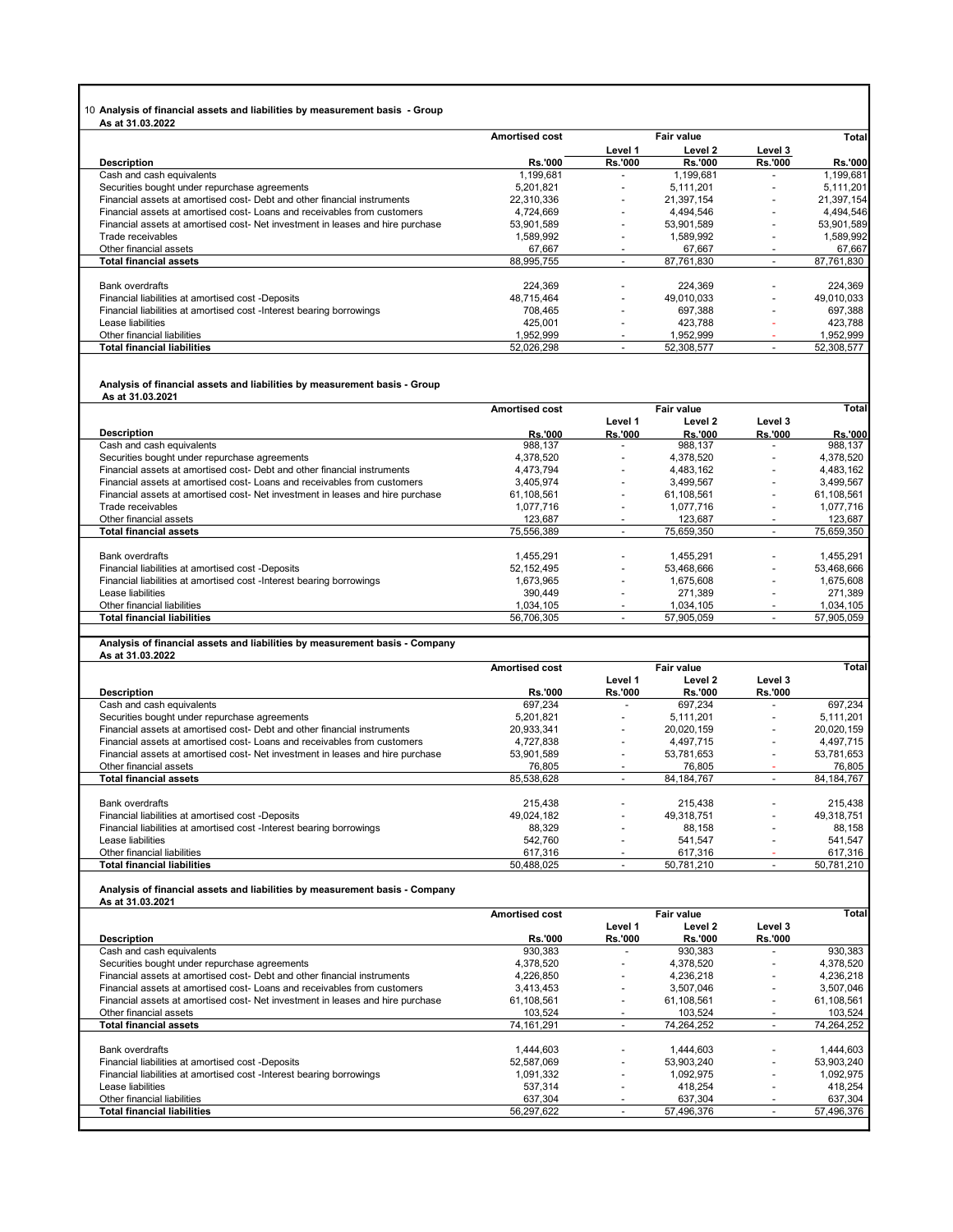11 The implementation of Islandwide lockdowns and travel restrictions to control the COVID 19 virus spread throughout the financial year ended 31 March 2021 had severely impacted the business and economic activities resulting in a significant impairment charge amounting to Rs. 3.25 Bn for the financial year ended 31 March 2021. As a result of easing off of nationwide lockdown restrictions and revival of economic activities, the Company took strategic initiatives to continuously engage with the customers base and provide customer-centric financial solutions for repayments in a sustainable manner resulting in better recoveries compared to previous year.

The Company re-assessed the Expected Credit Loss (ECL) for the quarter ended 31 March 2022 taking into consideration the potential losses in loans and lease portfolios due to significant deterioration in the macro-economic indicators along with uncertainty and volatility prevailing in the country. The Company used various scenario based assessments to assess potential loss from the customer portfolio due to changes in the macro economic factors such as the significant volatility in exchange rates, interest rates, inflation and GDP growth rates. Due to lack of historic data to address the current economic conditions, the Company continued to build management overlays for the potential impairment arising from the loans and lease portfolios, outside the Expected Credit Loss model to ensure adequate provision for impairment is recognized in the financial statements.

12 Capital Suisse Asia Ltd., an associate company of the group was liquidated in April 2021 and the details related to the liquidation are as follows:

|                                                       | <b>Central Finance</b><br><b>Company PLC</b> | <b>CF Growth</b><br>Fund Ltd. | Group     |
|-------------------------------------------------------|----------------------------------------------|-------------------------------|-----------|
| Number of shares held                                 | 2.949.003                                    | 1,500,000                     | 4,449,003 |
| Holdings (%)                                          | 16.29                                        | 8.29                          | 24.58     |
| Proceeds received as at 31.03.2022 (Rs.000)           | 30.828                                       | 15.681                        | 46,509    |
| Proceeds receivable as at 31.03.2022 (Rs.000)         | 486                                          | 247                           | 733       |
| Cost of investment (Rs.000)                           | 29.490                                       | 15.000                        | 44,490    |
| Share of associate companies retained assets (Rs.000) |                                              | $\overline{\phantom{a}}$      | 3,978     |
| Profit/(loss) on liquidation (Rs.000)                 | 1.824                                        | 928                           | (1,226)   |

13 In June 2021, the management committed to a plan to sell its 56.79% investment in Mark Marine Services (Pvt) Ltd. held through the parent company together with the fully owned subsidiary, CF Insurance Brokers (Pvt) Ltd. for a consideration of Rs.270.77 Million. The group entered into a share sales and purchase agreement with Hattor Plantations PLC on 21.06.2021. Subsequent to entering into the share sales and purchase agreement, the group received Rs.148.78 million on 21.06.2021, being an advance equivalent to 54.95% of the total consideration. The divestment was completed on 30.09.2021 with the receipt of the balance payment of Rs.121.99 Million.

|              |                                                                                               | <b>Central Finance</b><br><b>Company PLC</b> | <b>CF Insurance</b><br>Brokers (Pvt) Ltd. |  |
|--------------|-----------------------------------------------------------------------------------------------|----------------------------------------------|-------------------------------------------|--|
|              | Number of shares disposed of                                                                  | 1,712,237                                    | 775,691                                   |  |
| Holdings (%) |                                                                                               | 39.08                                        | 17.71                                     |  |
|              | Sale proceeds (Rs.000)                                                                        | 186,353                                      | 84,423                                    |  |
|              | Cost of investment (Rs.000)                                                                   | (27, 579)                                    | (13, 187)                                 |  |
|              |                                                                                               | 158,774<br>$\overline{\phantom{a}}$          | 71,236                                    |  |
|              |                                                                                               |                                              | Group                                     |  |
|              | Number of shares disposed of                                                                  |                                              | 2,487,928                                 |  |
| Holdings (%) |                                                                                               |                                              | 56.79                                     |  |
|              | Sale proceeds (Rs.000)                                                                        |                                              | 270,776                                   |  |
|              | Equity of Mark Marine Services (Pvt)Ltd. excluding non -controlling interest as at 30.09.2021 |                                              | (89, 452)                                 |  |
|              | Profit on disposal (Rs.000)                                                                   |                                              | 181,324                                   |  |

The disposal of investment held in Mark Marine Services (Pvt) Ltd during the year resulted in discontinuation of operations in the "power generation" segment. As the posttax profit of discontinued operations and post-tax gain recognized on disposal of the assets are insignificant to the group, the said disposal has not been identified as discontinued operations separately in the Consolidated Statement of Comprehensive Income.

The company made announcements to the Colombo Stock Exchange with regard to the above on 21.06.2021 and 30.09.2021.

14 The Surcharge tax was imposed by the Surcharge Tax Act No. 14 of 2022 which was passed by the Parliament of Sri Lanka on April 7, 2022. The tax liability arising from the Act has not been accounted for the financial period ended 31 March 2022 as the law was enacted after the end of the reporting period. Since the Act supersedes the requirements of the Sri Lanka Accounting Standards, tax shall be deemed to be an expenditure for the year of assessment which commenced on 1 April 2020 as recommended by the Statement of Alternative Treatment (SoAT) issued by the Institute of Chartered Accountants of Sri Lanka.

The Company and Group are liable for the surcharge tax amounting to Rs. 2,175,436,221/- and Rs. 2,185,437,793/- respectively pertaining to the year of assessment 2020/21. The Group paid the 1st installment out of two equal installments amounting to Rs. 1,092,718,896/- on April 18, 2022. (Second installment is due on July 20, 2022).

#### 15 Capital commitments

Capital expenditure approved by the board of directors for which provision has not been made in the financial statements amounts to approximately Rs.33.60 million for the company and Rs.150.80 million for the group.

16 A final dividend of Rs.2.00 per share payable by cash has been recommended by the board of directors subject to all regulatory approvals, for the financial year ended 31st March 2022 which requires approval of shareholders at the forthcoming Annual General Meeting.

17 There have been no material events subsequent to the reporting date which require adjustments to or disclosure in these interim Financial Statements.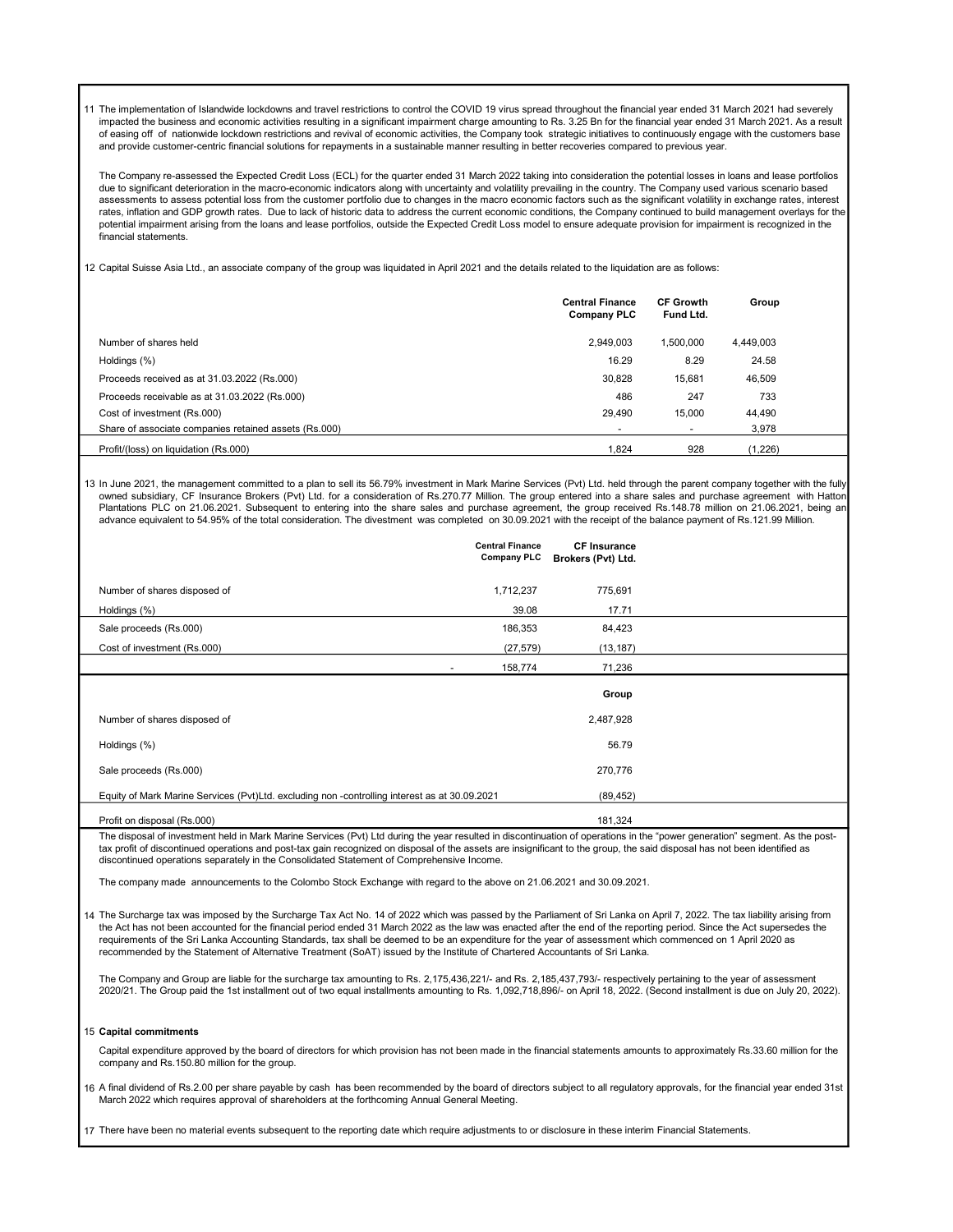#### BUSINESS SEGMENT INFORMATION

| All figures in Rs.000                                                                                | other advances            | Leasing, hire purchase and | Medical services                      |                    | Power generation         |                     | Manufacturing                   |                           | Insurance broking     |                       | Investments            |                          | Real estate          |                      | Intra segmental adjustments |                     | Total                             |                             |
|------------------------------------------------------------------------------------------------------|---------------------------|----------------------------|---------------------------------------|--------------------|--------------------------|---------------------|---------------------------------|---------------------------|-----------------------|-----------------------|------------------------|--------------------------|----------------------|----------------------|-----------------------------|---------------------|-----------------------------------|-----------------------------|
| For the year ended 31st March                                                                        | 2022                      | 2021                       | 2022                                  | 2021               | 2022                     | 2021                | 2022                            | 2021                      | 2022                  | 2021                  | 2022                   | 2021                     | 2022                 | 2021                 | 2022                        | 2021                | 2022                              | 2021                        |
| Revenue                                                                                              |                           |                            |                                       |                    |                          |                     |                                 |                           |                       |                       |                        |                          |                      |                      |                             |                     |                                   |                             |
| Interest income                                                                                      | 13,085,709                | 16,044,854                 | 1,100                                 | 8,317              |                          |                     | 3.360                           | 2.003                     | 47,128                | 45,787                | 1,081,974              | 500,735                  | 131                  | 2,617                |                             |                     | 14,219,402                        | 16,604,313                  |
| Other revenue                                                                                        |                           |                            | 102,196                               | 96,562             | 52,213                   | 91,116              | 6,748,114                       | 139,726<br>$\overline{4}$ | 257,554               | 300,624               |                        |                          |                      |                      |                             |                     | 7,160,077                         | 4,628,028                   |
| Net income from financial instruments at FVTPL<br>Operating lease income                             | 4,329<br>1,055,079        | 8,268<br>1,015,166         | 5,150<br>$\sim$                       | 8,099              |                          |                     | 38,319                          | 18,994                    | 24,943<br>. .         | 21,081                | 606,014                | 1,037,845                | (21)                 | 193                  |                             |                     | 678,734<br>1,055,079              | 1,094,480<br>1,015,166      |
|                                                                                                      |                           |                            |                                       |                    |                          |                     |                                 |                           |                       |                       |                        |                          |                      |                      |                             |                     |                                   |                             |
| Other income                                                                                         | 1,277,175                 | 637.948                    | 586                                   | 725                |                          |                     | 3.100                           | 8.839                     | 71.852                | 29,152                | 160,098                | 106,023                  | 1.889                | 4,155                | (47, 758)                   | (134, 563)          | 1,466,942                         | 652,279                     |
| Income from external customers                                                                       | 15,422,292                | 17,706,236                 | 109,032                               | 113,703            | 52,213                   | 91,116              | 6,792,893                       | 169,562<br>4              | 401,477               | 396,644               | 1,848,086              | 1,644,603                | 1,999                | 6,965                | (47, 758)                   | (134, 563)          | 24,580,234                        | 23,994,266                  |
| Inter - segment income                                                                               | 26.612                    | 29.597                     | -1                                    |                    | 1.487                    | 527                 | 29                              | 239                       | 61.892                | 10.687                | 284.163                | 105,306                  | 49.707               | 47.679               | (423.891)                   | (194.036)           |                                   |                             |
| Total income                                                                                         | 15,448,904                | 17,735,833                 | 109.033                               | 113,704            | 53,700                   | 91.643              | 6.792.922                       | 4.169.801                 | 463.369               | 407,331               | 2,132,249              | 1.749.909                | 51.706               | 54,644               | (471, 649)                  | (328, 599)          | 24.580.234                        | 23.994.266                  |
| <b>Expenses</b>                                                                                      |                           |                            |                                       |                    |                          |                     |                                 |                           |                       |                       |                        |                          |                      |                      |                             |                     |                                   |                             |
| Interest expenses<br>Depreciation & amortisation                                                     | (3,575,903)<br>(621, 697) | (5,740,406)<br>(721, 169)  | $\overline{\phantom{a}}$<br>(10, 217) | (10, 946)          | $\overline{\phantom{a}}$ | (10)                | (54, 213)                       | (55, 247)                 | (16,002)              | (14, 634)             | (213, 426)<br>(13)     | (407, 457)<br>(8)        | (7, 587)<br>(2, 475) | (19,020)<br>(2, 475) | 14,017<br>47,607            | 16,692<br>46,795    | (3,782,899)<br>(657,010)          | (6, 150, 191)<br>(757, 694) |
| Cost of sales                                                                                        |                           |                            | (49, 365)                             | (46, 251)          | (11, 448)                | (19,059)            | (5, 283, 737)                   | (3, 286, 502)             | $\blacksquare$        |                       |                        |                          |                      |                      |                             | $\sim$              | (5, 344, 550)                     | (3, 351, 812)               |
| Impairments and other credit losses                                                                  | (273, 789)                | (3,255,434)                | -9                                    | 206                |                          |                     | (13,250)                        | (14,908)                  | (598)                 | 214                   | 18                     | 2,383                    | 446                  | (2,990)              | 198                         | 64                  | (286, 966)                        | (3,270,465)                 |
| Other operating and administrative expenses                                                          | (3,967,227)               | (3,305,390)                | (45.568)                              | (47.140)           | (933)                    | (2.343)             | (765,142)                       | (344, 437)                | (102, 146)            | (97, 289)             | (727)                  | (829)                    | (10, 744)            | (14, 667)            | (56, 071)                   | (53, 563)           | (4,948,558)                       | (3,865,658)                 |
|                                                                                                      | (8,438,616)               | (13,022,399)               | (105, 141)                            | (104, 131)         | (12, 381)                | (21,412)            | $(6, 116, 342)$ $(3, 701, 094)$ |                           | (118, 746)            | (111, 709)            | (214, 148)             | (405, 911)               | (20, 360)            | (39, 152)            | 5,751                       | 9.988               | (15,019,983)                      | (17, 395, 820)              |
|                                                                                                      |                           |                            |                                       |                    |                          |                     |                                 |                           |                       |                       |                        |                          |                      |                      |                             |                     |                                   |                             |
| Inter - segment expenses                                                                             | (66.592)                  | (68, 284)                  |                                       |                    | (1, 236)                 | (2.492)             |                                 | (34)                      | (23, 977)             | (26, 973)             | (1, 119)               | (1,360)                  | (1, 494)             | (1, 338)             | 94,418                      | 100,481             |                                   |                             |
| Total expenses                                                                                       | (8,505,208)               | 13,090,683                 | (105, 141)                            | (104, 131)         | (13, 617)                | (23, 904)           | $(6, 116, 342)$ $(3, 701, 128)$ |                           | (142, 723)            | 138,682               | (215, 267)             | (407, 271)               | (21, 854)            | (40, 490)            | 100,169                     | 110,469             | (15,019,983)                      | (17, 395, 820)              |
| Segment results                                                                                      | 6,943,696                 | 4,645,150                  | 3,892                                 | 9,573              | 40,083                   | 67,739              | 676,580                         | 468,673                   | 320,646               | 268,649               | 1,916,982              | 1,342,638                | 29,852               | 14,154               | (371, 480)                  | (218, 130)          | 9,560,251                         | 6,598,446                   |
| Share of profit of equity accounted investees<br>Operating profit before taxes on financial services |                           |                            |                                       |                    |                          |                     |                                 |                           |                       |                       |                        |                          |                      |                      |                             |                     | 1.388.131<br>10,948,382           | 1.069.144<br>7,667,590      |
|                                                                                                      |                           |                            |                                       |                    |                          |                     |                                 |                           |                       |                       |                        |                          |                      |                      |                             |                     |                                   |                             |
| Taxes on financial services                                                                          |                           |                            |                                       |                    |                          |                     |                                 |                           |                       |                       |                        |                          |                      |                      |                             |                     | (1.298.900)                       | (863,462                    |
| Profit before tax                                                                                    |                           |                            |                                       |                    |                          |                     |                                 |                           |                       |                       |                        |                          |                      |                      |                             |                     | 9,649,482                         | 6,804,128                   |
| Income tax expense                                                                                   |                           |                            |                                       |                    |                          |                     |                                 |                           |                       |                       |                        |                          |                      |                      |                             |                     | (2,373,343)                       | (1.024.160)                 |
| Profit for the year                                                                                  |                           |                            |                                       |                    |                          |                     |                                 |                           |                       |                       |                        |                          |                      |                      |                             |                     | 7,276,139                         | 5,779,968                   |
| Non-controlling interest                                                                             |                           |                            |                                       |                    |                          |                     |                                 |                           |                       |                       |                        |                          |                      |                      |                             |                     | 273,352<br>7.002.787              | 235,836<br>5.544.132        |
| Profit attributable to equity holders of the parent                                                  |                           |                            |                                       |                    |                          |                     |                                 |                           |                       |                       |                        |                          |                      |                      |                             |                     |                                   |                             |
|                                                                                                      | As at                     | As at                      | As at                                 | As at              | As at                    | As at               | As at                           | As at                     | As at                 | As at                 | As at                  | As at                    | As at                | As at                | As at                       | As at               |                                   |                             |
|                                                                                                      | 31.03.2022                | 31.03.2021                 | 31.03.2022                            | 31.03.2021         | 31.03.2022 31.03.2021    |                     | 31.03.2022 31.03.2021           |                           | 31.03.2022 31.03.2021 |                       | 31.03.2022             | 31.03.2021               | 31.03.2022           | 31.03.2021           | 31.03.2022                  | 31.03.2021          | As at 31.03.2022 As at 31.03.2021 |                             |
|                                                                                                      |                           |                            |                                       |                    |                          |                     |                                 |                           |                       |                       |                        |                          |                      |                      |                             |                     |                                   |                             |
| Segment assets                                                                                       | 91.257.134                | 79,925,665                 | 642.623                               | 643.436            |                          | 143.711             | 5.392.846                       | 3.735.436                 | 2.514.273             | 2.427.489             | 9.400.456              | 21.886.400               | 933.504              | 1.157.056            | (4.538.267)                 | (4,829,268)         | 105,602,569                       | 105,089,925                 |
| Investments in associates                                                                            |                           |                            |                                       |                    |                          |                     |                                 |                           |                       |                       |                        |                          |                      |                      |                             |                     | 9.221.337                         | 8,276,910                   |
| Unallocated assets<br><b>Total assets</b>                                                            | 91.257.134                | 79.925.665                 | 642.623                               | 643.436            | $\sim$                   | 143.711             | 5.392.846                       | 3.735.436                 | 2.514.273             | 2.427.489             | 9.400.456              | 21.886.400               | 933.504              | 1.157.056            | (4.538.267)                 | (4.829.268)         | 782.043<br>115.605.949            | 1.030.663<br>114.397.498    |
| Segment liabilities                                                                                  | 48.053.143                | 53.778.327                 | 78.924                                | 82.254             | $\sim$                   | 20.129              | 2.643.963                       | 1.455.202                 | 295.900               | 325.772               | 2.772.365              | 2.779.428                | 461.622              | 528.034              | (837.949)                   | (1,006,559)         | 53.467.968                        | 57.962.587                  |
| Unallocated liabilities                                                                              |                           |                            |                                       |                    |                          |                     |                                 |                           |                       |                       |                        |                          |                      |                      |                             |                     | 4,667,828                         | 4.929.462                   |
| Total liabilities                                                                                    | 48.053.143                | 53.778.327                 | 78.924                                | 82.254             | $\sim$                   | 20.129              | 2.643.963                       | 1.455.202                 | 295.900               | 325.772               | 2,772,365              | 2.779.428                | 461.622              | 528.034              | (837, 949)                  | (1.006.559)         | 58,135,796                        | 62.892.049                  |
|                                                                                                      |                           |                            |                                       |                    |                          |                     |                                 |                           |                       |                       |                        |                          |                      |                      |                             |                     |                                   |                             |
| For the year ended 31st March                                                                        | 2022                      | 2021                       | 2022                                  | 2021               | 2022                     | 2021                | 2022                            | 2021                      | 2022                  | 2021                  | 2022                   | 2021                     | 2022                 | 2021                 | 2022                        | 2021                | 2022                              | 2,021                       |
| Additions to non-current assets                                                                      | 568.753                   | 478.170                    | 6.993                                 | 204                |                          |                     | 156.216                         | 68.877                    | 4,601                 | 6.513                 |                        | 65                       |                      |                      | $\sim$                      |                     | 736.563                           | 553.829                     |
| Additions to intangible assets                                                                       | 21,822                    | 11,586                     |                                       |                    |                          |                     | 806                             |                           |                       |                       |                        |                          |                      |                      |                             |                     | 22,628                            | 11,586                      |
| Additions to right of use assets                                                                     | 154,575                   | 134,246                    | $\overline{\phantom{a}}$              |                    |                          |                     |                                 |                           | 16,663                | 13,027                |                        |                          |                      |                      | (16, 663)                   | (13,027)            | 154,575                           | 134,246                     |
|                                                                                                      |                           |                            |                                       |                    |                          |                     |                                 |                           |                       |                       |                        |                          |                      |                      |                             |                     |                                   |                             |
| Cash flows from operating activities<br>Cash flows from investing activities                         | 7,528,110<br>(984, 306)   | 15,583,951<br>(424, 243)   | (1,790)<br>825                        | 10,305<br>(6, 172) |                          | (25, 296)<br>19,742 | 532,535<br>(59, 529)            | 305,269<br>(497, 951)     | 129,764<br>(134, 191) | 109,121<br>(126, 843) | (3,724,555)<br>248,796 | (7,520,666)<br>192,817   | 37,996<br>(8, 362)   | 23,364<br>6,458      | 69,632<br>(173, 039)        | 12,690<br>(129,000) | 4,571,692<br>(1, 109, 806)        | 8,498,738<br>(965,192       |
| Cash flows from financing activities                                                                 | (2,073,568)               | (7.790.086)                |                                       |                    |                          | 6.000               | (3, 478)                        | 208.705                   | (13, 746)             | (45, 821)             |                        | $\overline{\phantom{a}}$ | (31, 130)            | (27, 937)            | 103.407                     | 116,310             | (2,018,515)                       | (7,532,829)                 |
|                                                                                                      |                           |                            |                                       |                    |                          |                     |                                 |                           |                       |                       |                        |                          |                      |                      |                             |                     |                                   |                             |

#### Geographic information

The Group function in one geographic location. Accordingly, geographic information is not presented in the financial statements.